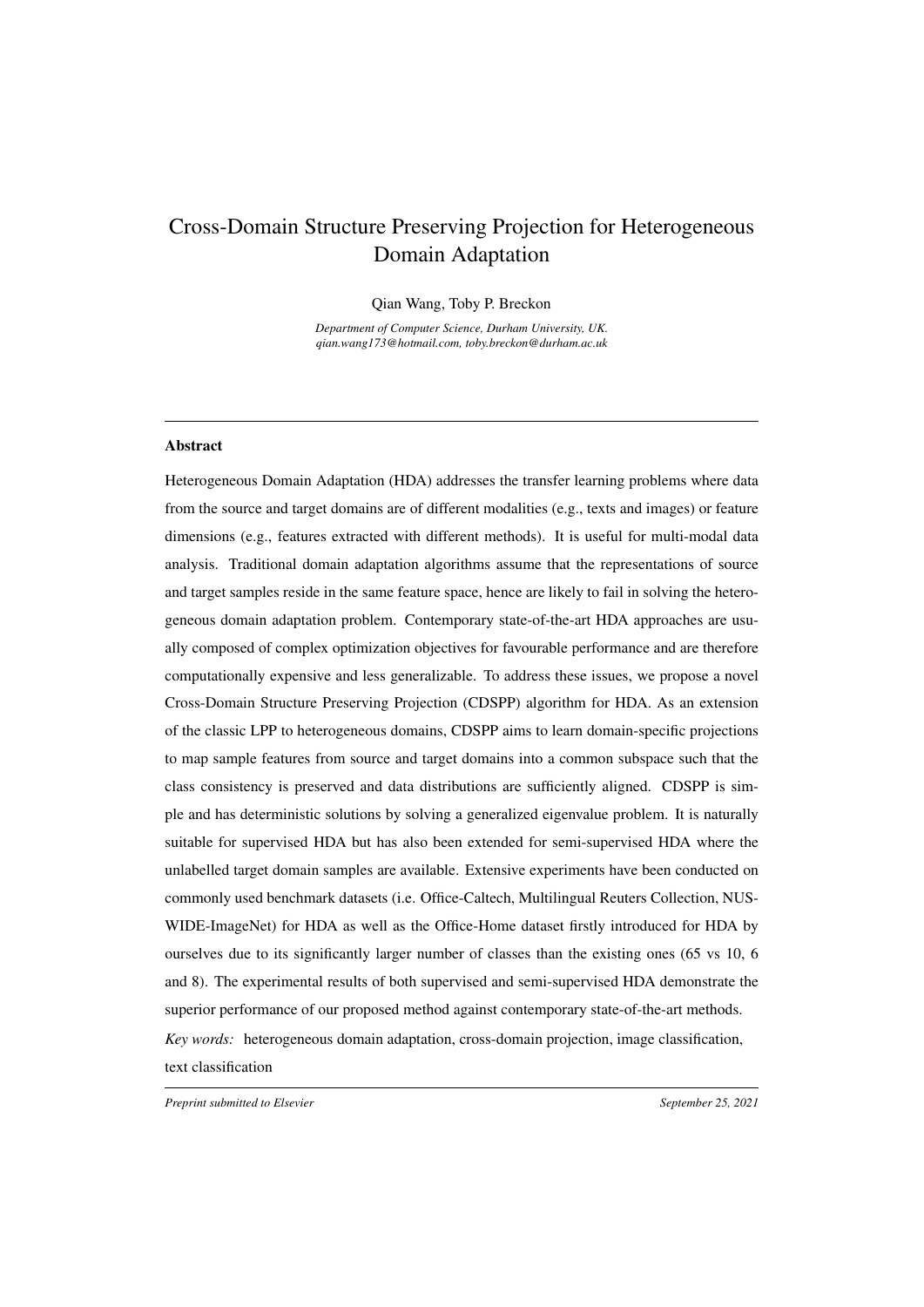# 1. Introduction

Supervised learning can achieve good performance given considerable amounts of labelled data for training. One essential factor accounting for the recent successes in deep learning and image classification is the ImageNet database which contains more than 14 million handannotated images [\[8\]](#page-26-0). However, there exist many tasks in real-world applications where sufficient labelled data are not available, hence the performance of traditional supervised learning approaches can degrade significantly. One promising technique alleviating this problem is transfer learning which aims to transfer knowledge learned from the source domain to the target domain in which labelled data are sparse and expensive to collect [\[35\]](#page-28-0). In many scenarios, domain adaptation is required since the data distributions in the source and target domains can be different and the models trained with source domain data are not directly applicable to the target domain [\[25\]](#page-27-0).

Since domain adaptation is a promising solution to the training data sparsity issue in many real-world applications, it has been studied in a variety of research tasks including image classification [\[33\]](#page-28-1), semantic segmentation [\[41\]](#page-28-2), depth estimation [\[2\]](#page-26-1), speech emotion recognition [\[42\]](#page-28-3), text classification [\[44\]](#page-28-4) and many others.

Domain adaptation approaches aim to model the domain shift between source and target domains and reduce the discrepancy by aligning the data distributions [\[33,](#page-28-1) [32\]](#page-28-5). In the scope of classification problems, this is usually boiled down to aligning the marginal and class conditional distributions across domains [\[31,](#page-27-1) [3\]](#page-26-2). However, most existing works are based on the assumption of homogeneity, i.e., the source and target data are represented in the same feature space with unaligned distributions [\[41,](#page-28-2) [33,](#page-28-1) [40,](#page-28-6) [32\]](#page-28-5). These approaches may not be applicable in situations where the source and target domains are *heterogeneous* in the forms of data modalities (e.g., texts vs images) or representations (e.g., features extracted with different methods).

Attempts have been made to extend the success of domain adaptation approaches to the HDA problems, however, it is non-trivial for the common subspace learning methods due to the heterogeneous feature spaces across the source and target domains. One common solution to such extension is to learn two domain-specific projections instead of one unified projection for the source and target domains in HDA problems [\[30,](#page-27-2) [19\]](#page-27-3). Nevertheless, there are at least two limitations in these existing methods. One is most of them use Maximum Mean Discrepancy (MMD) as the objective to learn the projection matrices. MMD based objectives have been outperformed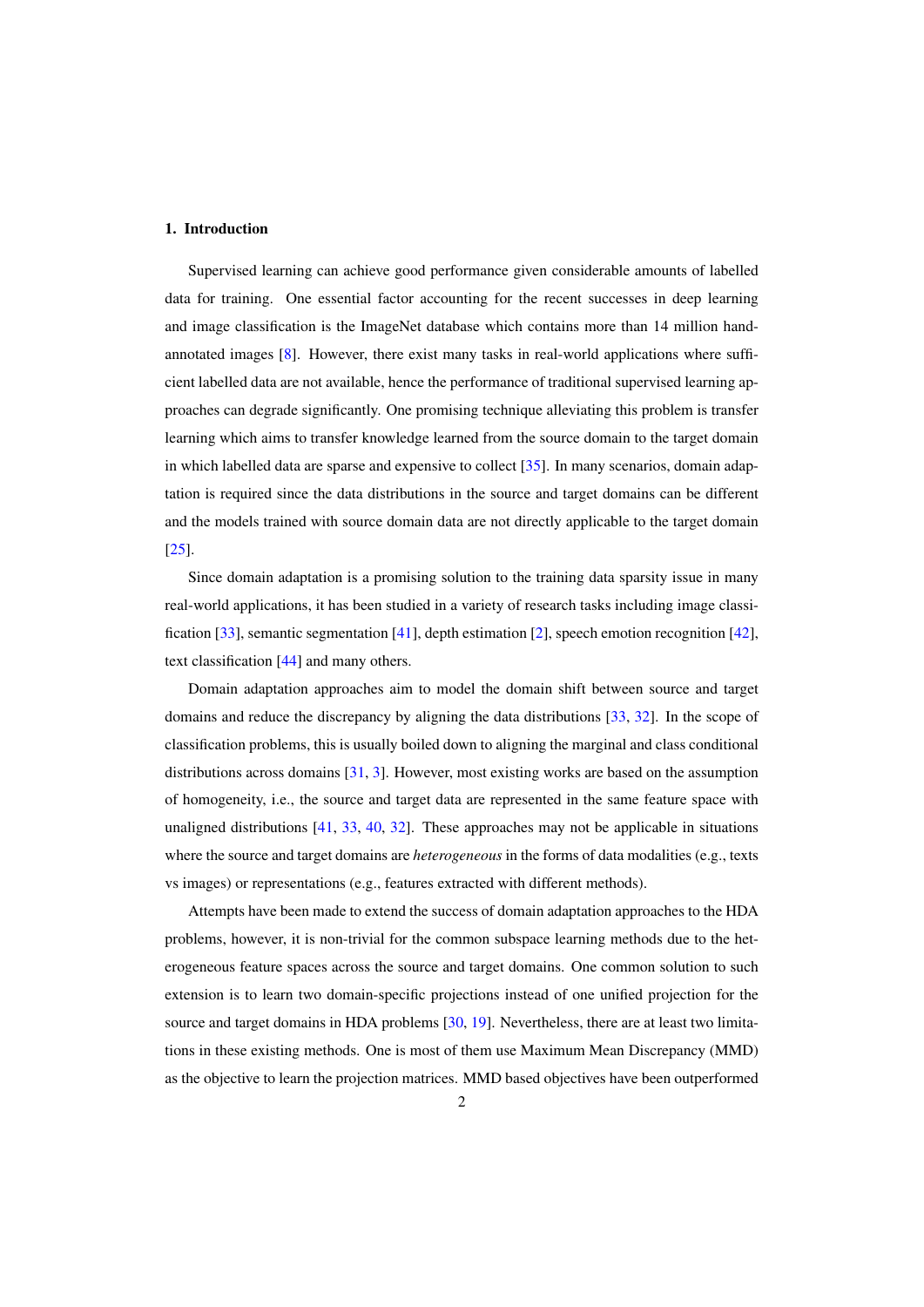by more recent ones based on locality preserving projection [\[32,](#page-28-5) [18\]](#page-27-4) in homogeneous domain adaptation. In HDA problems, locality preserving objectives have not been well explored de-spite some attempts in [\[30,](#page-27-2) [19\]](#page-27-3). In this paper, we present a succinct yet effective algorithm by extending the locality preserving objectives for heterogeneous domain adaptation. The other limitation of existing HDA approaches is the way how they exploit the unlabelled target-domain data are sub-optimal. In our work, we propose a novel selective pseudo-labelling strategy to take advantage of the unlabelled target-domain data. The selection is based on the classification confidence and applies to a variety of classification models (e.g., Nearest Neighbour, SVM and Neural Networks).

Specifically, we address the heterogeneous domain adaptation problem where the source and target data are represented in heterogeneous feature spaces. Following the same spirits of previous domain adaptation approaches  $[31, 33, 32]$  $[31, 33, 32]$  $[31, 33, 32]$  $[31, 33, 32]$  $[31, 33, 32]$ , we try to learn a common latent subspace where both source and target data can be projected and well aligned in the learnt subspace. Specifically, we learn domain-specific projections using a novel Cross-Domain Structure Preserving Projection (CDSPP) algorithm which is an extension of the classic Locality Preserving Projection (LPP) algorithm [\[13\]](#page-27-5). CDSPP can facilitate class consistency preserving to learn domain-specific projections which can be used to map heterogeneous data representations into a common subspace for recognition. CDSPP is simple yet effective in solving the heterogeneous domain adaptation problem as empirically validated by our experimental results on several benchmark datasets. To take advantage of the unlabelled target-domain data in the semi-supervised HDA setting, a selective pseudo-labelling strategy is employed to progressively optimise the projections and target data label predictions. The contributions of this work can be summarised as follows:

- A novel Cross-Domain Structure Preserving Projection algorithm is proposed for heterogeneous domain adaptation and the algorithm has a concise solution by solving a generalized eigenvalue problem;
- The proposed CDSPP algorithm is naturally for supervised HDA and we extend it to solve the semi-supervised HDA problems by employing an iterative pseudo-labelling approach;
- We validate the effectiveness of the proposed method on several benchmark datasets including the newly introduced Office-Home which contains much more classes than the previously used ones; the experimental results provide evidence our algorithm outperforms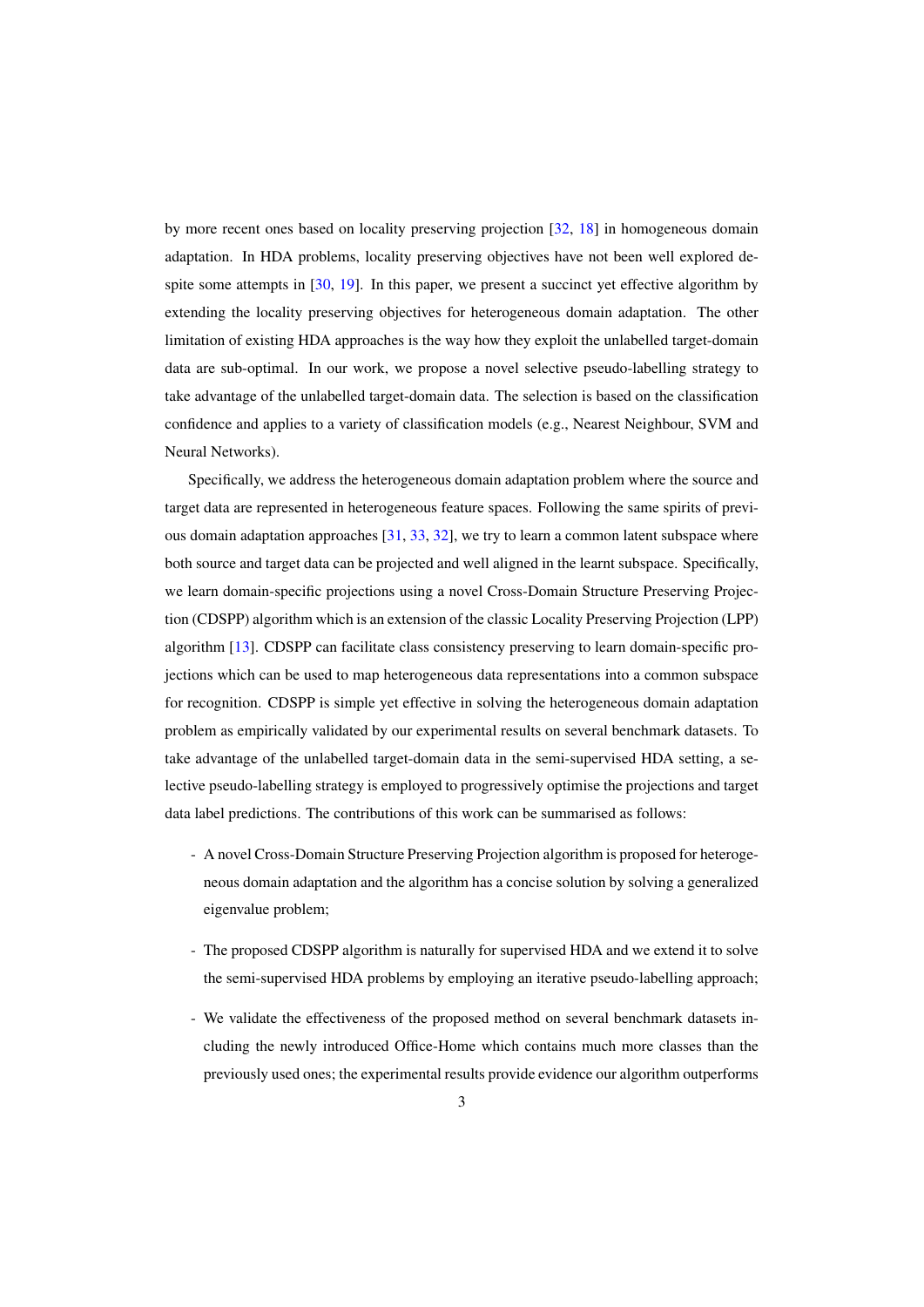prior art.

# 2. Related Work

Most exiting research in domain adaptation for classification is based on the assumption of homogeneity [\[32,](#page-28-5) [18,](#page-27-4) [17\]](#page-27-6). The approaches are dedicated to either learning a domain-invariant feature extraction model (e.g., deep CNN [\[4,](#page-26-3) [40\]](#page-28-6)) or learning a unified feature projection matrix [\[31,](#page-27-1) [33,](#page-28-1) [32\]](#page-28-5) for all domains whilst neither of them applies to HDA. In this section, we briefly review related works on heterogeneous domain adaptation. The existing approaches to HDA can be roughly categorized into *cross-domain mapping* and *common subspace learning*.

#### *2.1. Cross-Domain Mapping*

Cross-domain mapping approaches learn a projection from the source to the target domain. The projection can be learned for either *feature transformation* [\[15,](#page-27-7) [27\]](#page-27-8) or *model parameter transformation* (e.g., SVM weights [\[44,](#page-28-4) [24\]](#page-27-9)). Feature transformation approaches learn a projection to map the source data into the target data by aligning the data distribution [\[15\]](#page-27-7) or the second-order moment [\[27\]](#page-27-8). As a result, the transformed source data can help to learn a classifier for the target domain. To avoid mapping a lower-dimensional feature to a higher-dimensional space, PCA is usually employed to learn subspaces for both domains respectively [\[15\]](#page-27-7) as a preprocessing which can suffer from information loss.

Model parameter transformation approaches focus mainly on SVM classifier weights. For a multi-class classification problem, one-vs-all classifiers are learned for source and target domains using the respective labelled samples. Subsequently, the cross-domain mapping is learned from the paired class-level weight vectors [\[44,](#page-28-4) [24\]](#page-27-9). Since the number of classes is far less than the number of samples, these approaches are more computationally efficient but rely too much on the learned classifiers and overlooked abundant information underlying the data distribution.

#### *2.2. Common Subspace Learning*

Common subspace learning is a more popular strategy for HDA. It learns domain-specific projections which map source and target domain data into a common subspace. To this end, different approaches have been proposed with varying algorithms, e.g., Manifold Alignment [\[30,](#page-27-2) [20,](#page-27-10) [10,](#page-26-4) [36\]](#page-28-7), Canonical Correlation Analysis [\[37\]](#page-28-8), Coding Space Learning [\[21,](#page-27-11) [19,](#page-27-3) [9\]](#page-26-5), Deep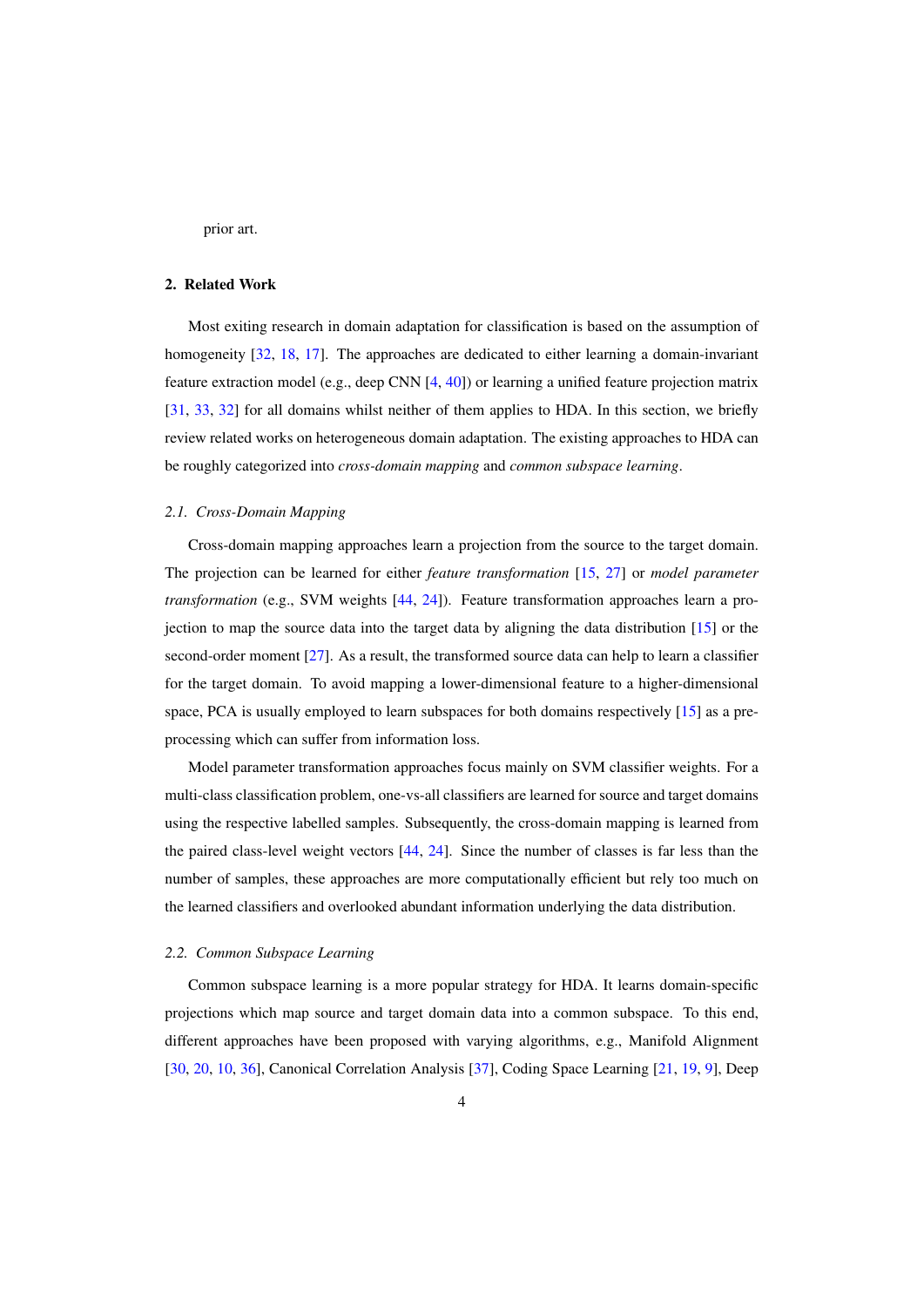Matrix Completion [\[16\]](#page-27-12) and Deep Neural Networks [\[43,](#page-28-9) [38\]](#page-28-10). Despite the diversity of implementation, the main objective of common subspace learning based HDA is similar, i.e., the alignment of the source and target domains.

To align the distributions, [\[15,](#page-27-7) [21,](#page-27-11) [19,](#page-27-3) [20,](#page-27-10) [16\]](#page-27-12) chose to minimize the Maximum Mean Discrepancy (MMD) in their objectives which, however, can only align the means of domains (for marginal distributions) and the means of classes (for conditional distributions). As a result, the subspace learned via minimizing the MMD is not sufficiently discriminative. One alternative to MMD is the manifold learning using graph Laplacian [\[30,](#page-27-2) [19,](#page-27-3) [20\]](#page-27-10).

Li et al. [\[23\]](#page-27-13) proposed a Heterogeneous Feature Augmentation (HFA) method and its semisupervised version SHFA by learning domain-specific projections and a classifier (i.e. SVM) simultaneously. However, the computational complexity is  $\mathcal{O}(n^3)$ , where *n* is the number of labelled samples and makes it extremely slow when *n* is large. Li et al. [\[21\]](#page-27-11) learned new feature representations for source and target data by encoding them with a shared codebook which requires the original features have the same dimensions for source and target domains. PCA was employed for this purpose as a pre-processing but can suffer from information loss. Lately, the authors incorporated the learning of two domain-specific projections (in place of PCA) into the coding framework [\[19\]](#page-27-3). This work is similar to ours in the sense of local consistency using the graph regularization, however, it fails to align cross-domain class consistency due to the use of *k* nearest neighbours to construct the similarity graph. In our work, the similarity graph is constructed based on class consistency, hence promoting the cross-domain conditional distribution alignment.

Transfer Independently Together (TIT) was proposed in [\[20\]](#page-27-10). It also learns domain-specific projections to align data distributions in the learned common subspace. The algorithm was based on a collection of tricks including kernel space, MMD, sample reweighting and landmark selection. In contrast, our solution is concise with one simple objective of cross-domain structure preserving. Recently, Huang et al. [\[14\]](#page-27-14) proposed a novel algorithm, named heterogeneous discriminative features learning and label propagation (HDL). This algorithm is similar to ours in that both tend to preserve structure information in the learned common subspace. However, different objectives have been formulated. Our algorithm explicitly promotes the intra-class similarity for both within-domain and cross-domain samples, whilst HDL fails to consider the intraclass similarity for samples from the same domain in their formulation. In addition, different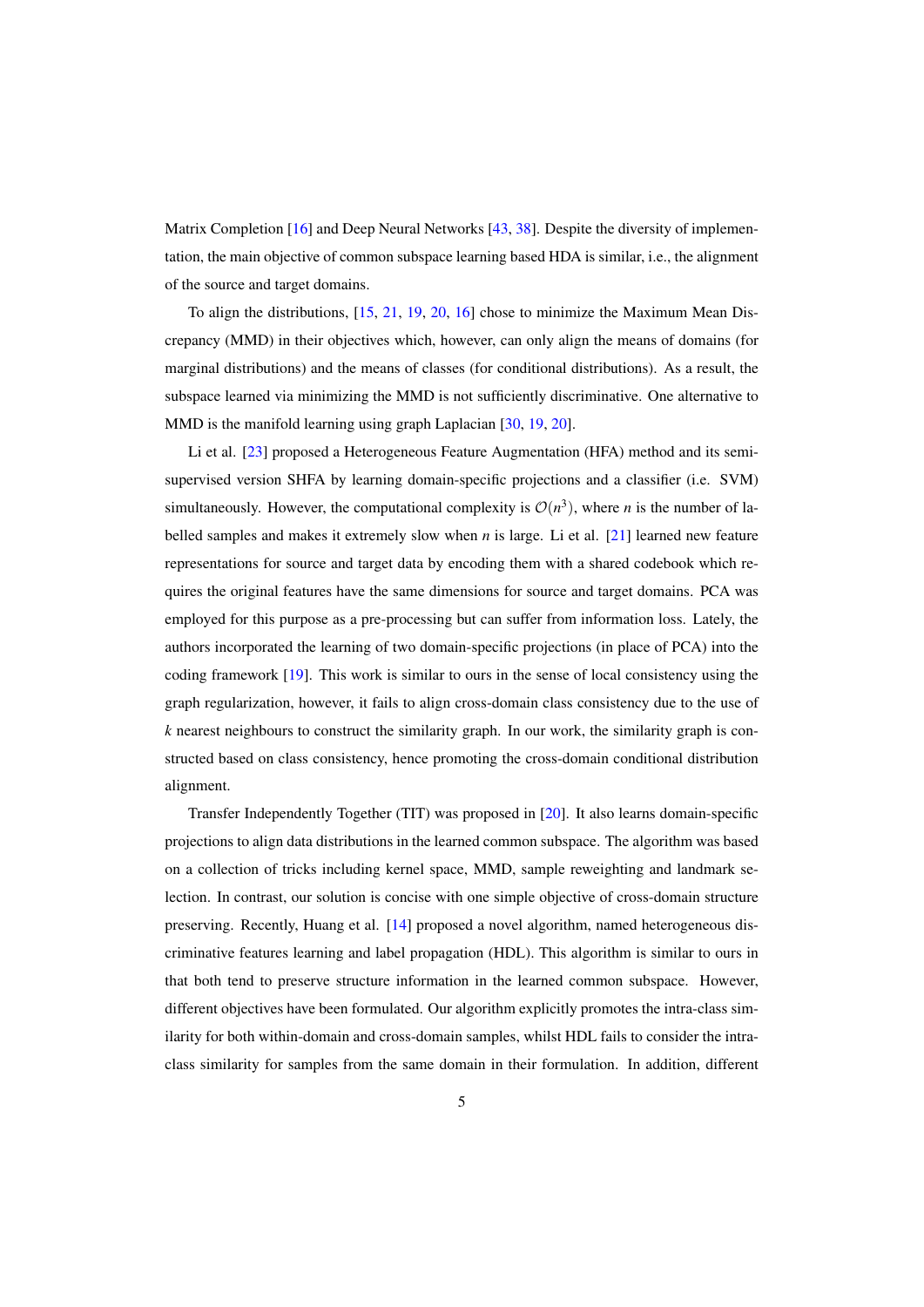strategies of unlabelled target sample exploration were employed in two algorithms.

In summary, although manifold learning has been well studied in HDA, the existing formulations for domain-specific projection learning are either inefficient or ineffective. Our approach solves this issue and addresses the HDA problem with a novel CDSPP algorithm.

# 3. Method

To facilitate our presentation, we firstly describe the heterogeneous domain adaptation problem and notations used throughout this paper. Given a labelled dataset  $\mathcal{D}^s = \{(\mathbf{x}_i^s, y_i^s)\}, i =$ 1,2,..., $n_s$  from the source domain S, and a labelled dataset  $\mathcal{D}^t = {\mathbf{x}_i^t, y_i^t}, i = 1, 2, ..., n_t$  from the target domain,  $\mathbf{x}_i^s \in \mathbb{R}^{d_s}$  and  $\mathbf{x}_i^t \in \mathbb{R}^{d_t}$  represent the feature vectors of *i*-th labelled samples in the source and target domains respectively;  $d_s$  and  $d_t$  are the dimensionalities of the source and target features;  $y_i^s \in \mathcal{Y}$  and  $y_i^t \in \mathcal{Y}$  denote the corresponding sample labels;  $n_s$  and  $n_t$  are the number of source and labelled target samples respectively. Let  $X^s \in \mathbb{R}^{d_s \times n_s}$  and  $X^t \in \mathbb{R}^{d_t \times n_t}$  be the feature matrices of labelled source and target data collectively, supervised HDA aims to learn a model from labelled source and target data, which can be used to classify samples from an unlabelled dataset  $\mathcal{D}^u = {\mathbf{x}_i^u}$ ,  $i = 1, 2, ..., n_u$  from the target domain, whose feature vectors can be collectively denoted as  $X^u \in \mathbb{R}^{d_t \times n_u}$ .

The number of labelled target samples  $n_t$  is usually very small, hence it is difficult to capture the data distribution in the target domain. Semi-supervised HDA takes advantage of the unlabelled target samples  $X^u$  during model training and can usually achieve better performance.

In this section, we describe the CDSPP algorithm which is naturally for supervised heterogeneous domain adaptation but can be used to address the semi-supervised heterogeneous domain adaptation problem by incorporating it into an iterative learning framework [\[33,](#page-28-1) [32\]](#page-28-5) as shown in Figure [1.](#page-6-0)

### *3.1. Locality Preserving Projection*

To make the paper self-contained, we briefly describe the original LPP algorithm [\[13\]](#page-27-5) before introducing our proposed CDSPP in the next subsection. Locality Preserving Projection (LPP) was proposed by He and Niyogi [\[13\]](#page-27-5) to learn a favourable subspace where the local structures of data in the original feature space can be well preserved. Suppose  $x_i \in \mathbb{R}^{d_0}$  and  $x_j \in \mathbb{R}^{d_0}$  are two data points in the original feature space, LPP aims at learning a projection matrix  $\bm{P} \in \mathbb{R}^{d \times d_0}$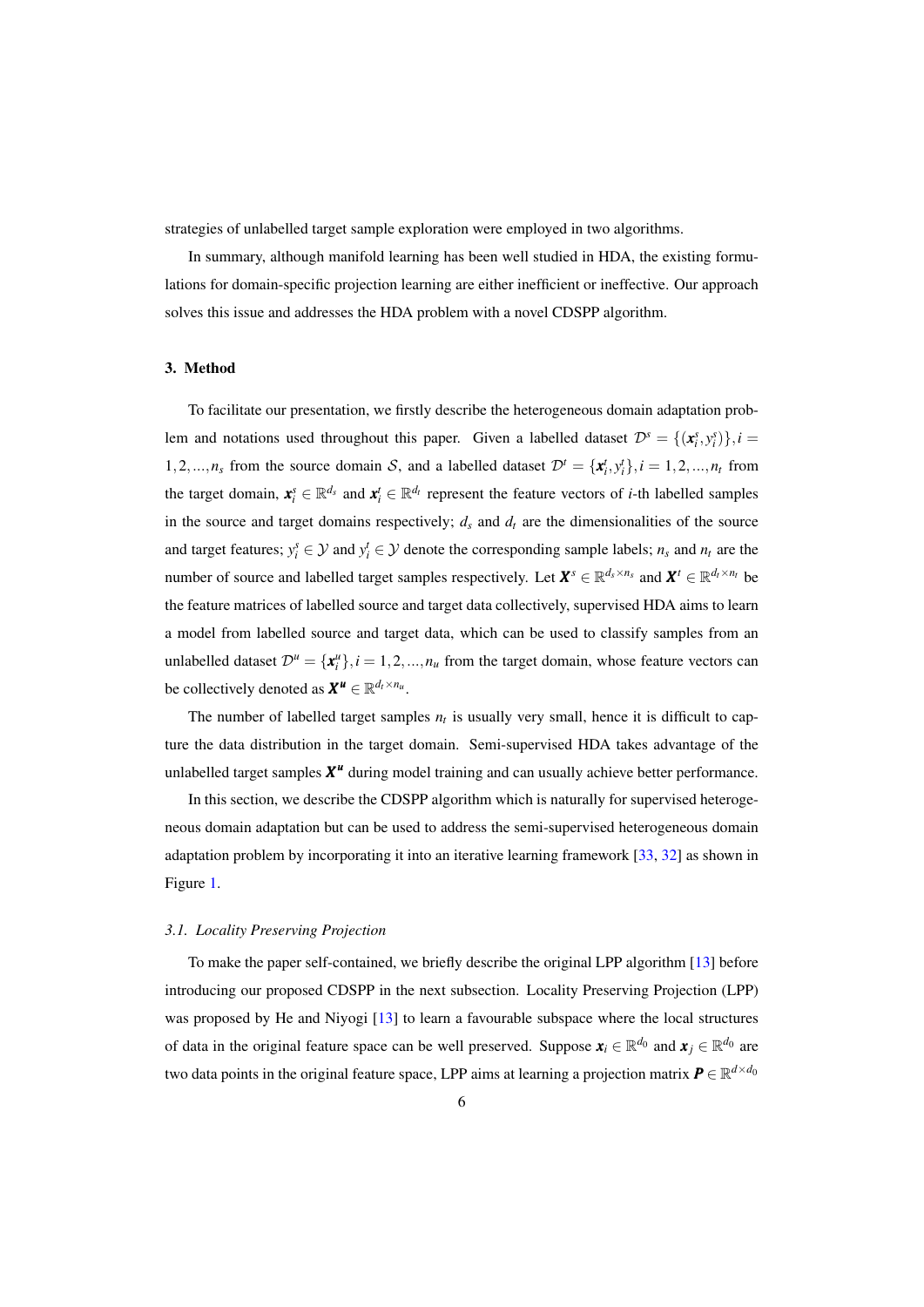<span id="page-6-0"></span>

Figure 1: An illustration of the heterogeneous domain adaptation problem and our proposed approach using cross-domain structure preserving projection. Left: the HDA problem aims at recognizing unlabelled target-domain samples with the access of labelled source-domain samples and limited labelled target-domain samples. Right: The red and the blue colours are used to represent the feature vectors of samples in the target and source domains respectively; markers of different shapes represent samples from different classes; dashed markers represent unlabelled samples; our proposed CDSPP iteratively learn a common subspace in which the unlabelled target-domain samples are pseudo-labelled and selectively added to the training data set to promote the subspace learning in the next iteration.

 $(d \ll d_0)$  so that data points close to each other in the original space will still be close in the projected subspace. The objective of LPP can be formulated as:

$$
\min_{\boldsymbol{P}} \sum_{i,j} ||\boldsymbol{P}^T \boldsymbol{x}_i - \boldsymbol{P}^T \boldsymbol{x}_j||_2^2 \boldsymbol{W}_{ij},
$$
\n(1)

where  $W$  is the adjacency matrix of the graph constructed by all the data points. According to [\[13\]](#page-27-5), the edges of the graph can be created by either ε−neighbourhoods or *k*-nearest neighbours. The edge weights can be determined by the heat kernel  $W_{ij} = e^{-\frac{||\mathbf{x}_i - \mathbf{x}_j||^2}{l}}$  $\frac{1}{t}$  or the simple binary assignment (i.e. all edges have the weights of 1). Note that LPP is an unsupervised learning method without the need for labelling information. In the following subsection, we will describe how to extend the LPP algorithm to solve the HDA problems where there exist two heterogeneous domains and a mixture of labelled and unlabelled data.

### *3.2. Cross-Domain Structure Preserving Projection*

The supervised version of LPP [\[34\]](#page-28-11) was proved to be able to learn a subspace of better separability than other dimensionality reduction algorithms such as Linear Discriminant Analysis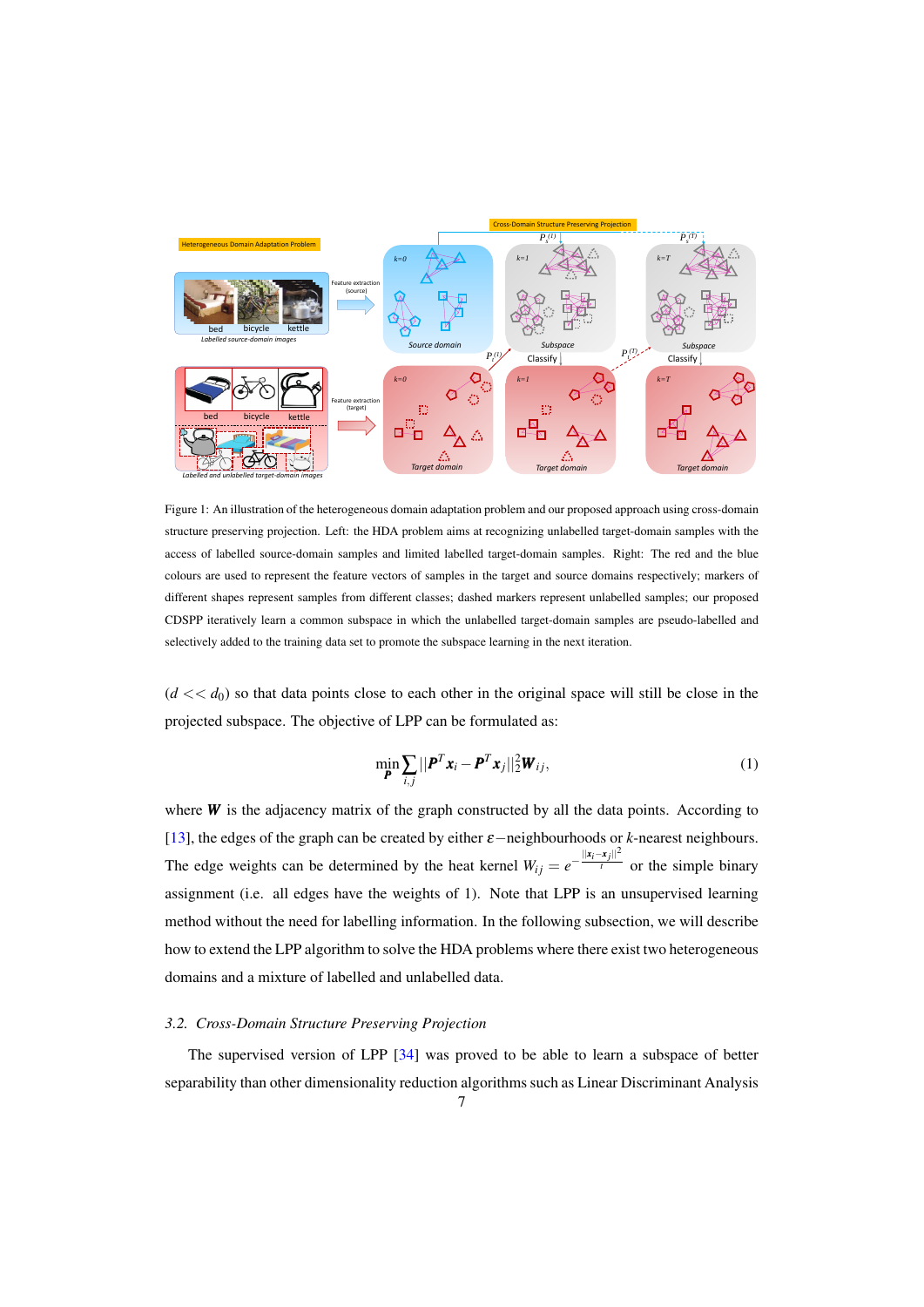(LDA) [\[33\]](#page-28-1). One limitation of LPP is that it can only learn the subspace from samples represented in a homogeneous feature space. To address this problem, we extend the traditional LPP so that its favourable characteristics can benefit cross-domain common subspace learning. Specifically, we aim to learn a projection matrix  $P_s \in \mathbb{R}^{d_s \times d}$  for the source domain and a projection matrix  $P_t \in \mathbb{R}^{d_t \times d}$  for the target domain to project the samples from source and target domains into a common subspace whose dimensionality is *d*. We expect the samples projections are close to one another if they are from the same class regardless of which domain they are from. To this end, we have the following objective:

<span id="page-7-0"></span>
$$
\begin{aligned}\n\min_{\boldsymbol{P}_s, \boldsymbol{P}_t} & (\sum_{i,j}^{n_s} || \boldsymbol{P}_s^T \boldsymbol{x}_i^s - \boldsymbol{P}_s^T \boldsymbol{x}_j^s ||_2^2 \boldsymbol{W}_{ij}^s \\
& + \sum_{i}^{n_s} \sum_{j}^{n_t} || \boldsymbol{P}_s^T \boldsymbol{x}_i^s - \boldsymbol{P}_t^T \boldsymbol{x}_j^t ||_2^2 \boldsymbol{W}_{ij}^c \\
& + \sum_{i,j}^{n_t} || \boldsymbol{P}_t^T \boldsymbol{x}_i^t - \boldsymbol{P}_t^T \boldsymbol{x}_j^t ||_2^2 \boldsymbol{W}_{ij}^t\n\end{aligned} \tag{2}
$$

where  $P^T$  is the transpose of  $P$ ;  $W^s \in \mathbb{R}^{n_s \times n_s}$  is the similarity matrix of the source samples and  $W_{ij}^s = 1$  if  $y_i^s = y_j^s$ , 0 otherwise. Similary,  $W^t \in \mathbb{R}^{n_t \times n_t}$  is the similarity matrix of the *labelled* target samples and  $W_{ij}^t = 1$  if  $y_i^t = y_j^t$ , 0 otherwise.  $W^c \in \mathbb{R}^{n_s \times n_t}$  is the cross-domain similarity matrix and  $W_{ij}^c = 1$  if  $y_i^s = y_j^t$ , 0 otherwise. It is noteworthy that all the feature vectors are *l*2normalised to get rid of the effect of different magnitudes across features. This pre-processing has been proved to be useful for common subspace learning in [\[34,](#page-28-11) [33,](#page-28-1) [32\]](#page-28-5).

Proposition 3.1. *The objective in Eq.[\(2\)](#page-7-0) can be reformulated as follows:*

<span id="page-7-2"></span>
$$
\max_{\boldsymbol{P}_s, \boldsymbol{P}_t} \frac{tr(\boldsymbol{X}^{sT} \boldsymbol{P}_s \boldsymbol{P}_t^T \boldsymbol{X}^t \boldsymbol{W}^{cT})}{tr(\boldsymbol{X}^{sT} \boldsymbol{P}_s \boldsymbol{P}_s^T \boldsymbol{X}^s \boldsymbol{L}^s) + tr(\boldsymbol{X}^{tT} \boldsymbol{P}_t \boldsymbol{P}_t^T \boldsymbol{X}^t \boldsymbol{L}^t)}
$$
(3)

where  $L^s = D^s - W^s + \frac{1}{2}D^{cs}$  and  $L^t = D^t - W^t + \frac{1}{2}D^{ct}$ ;  $D^s \in \mathbb{R}^{n_s \times n_s}$  is a diagonal matrix with  $\bm{D}_{ii}^s=\sum_j^{n_s}\bm{W}_{ij}^s$  and  $\bm{D}^t\in\mathbb{R}^{n_t\times n_t}$  is a diagonal matrix with  $\bm{D}_{jj}^t=\sum_i^{n_t}\bm{W}_{ij}^t;$   $\bm{D}^{cs}\in\mathbb{R}^{n_s\times n_s}$  is a diagonal matrix with  $\bm{D}^{cs}_{ii}=\sum_j^{n_t}\bm{W}^{c}_{ij}$  and  $\bm{D}^{ct}\in\mathbb{R}^{n_t\times n_t}$  is a diagonal matrix with  $\bm{D}^{ct}_{jj}=\sum_i^{n_s}\bm{W}^{c}_{ij}.$ 

*Proof.* By firstly doing the binomial expansion then transforming it to the form of matrix multiplication and trace of matrices, the first term in Eq.[\(2\)](#page-7-0) can be reformulated as follows:

<span id="page-7-1"></span>
$$
\sum_{i,j}^{n_s} ||\boldsymbol{P}_s^T \boldsymbol{x}_i^s - \boldsymbol{P}_s^T \boldsymbol{x}_j^s||_2^2 \boldsymbol{W}_{ij}^s
$$
\n
$$
= \sum_{i,j}^{n_s} (\boldsymbol{x}_i^{sT} \boldsymbol{P}_s \boldsymbol{P}_s^T \boldsymbol{x}_i^s - 2 \boldsymbol{x}_i^{sT} \boldsymbol{P}_s \boldsymbol{P}_s^T \boldsymbol{x}_j^s + \boldsymbol{x}_j^{sT} \boldsymbol{P}_s \boldsymbol{P}_s^T \boldsymbol{x}_j^s) \boldsymbol{W}_{ij}^s
$$
\n
$$
= 2 \sum_{i}^{n_s} \boldsymbol{x}_i^{sT} \boldsymbol{P}_s \boldsymbol{P}_s^T \boldsymbol{x}_i^s \boldsymbol{D}_{ii}^s - 2 \sum_{i,j}^{n_s} \boldsymbol{x}_i^{sT} \boldsymbol{P}_s \boldsymbol{P}_s^T \boldsymbol{x}_j^s \boldsymbol{W}_{ij}^s
$$
\n
$$
= 2tr(\boldsymbol{X}^{sT} \boldsymbol{P}_s \boldsymbol{P}_s^T \boldsymbol{X}^s \boldsymbol{D}^s) - 2tr(\boldsymbol{X}^{sT} \boldsymbol{P}_s \boldsymbol{P}_s^T \boldsymbol{X}^s \boldsymbol{W}^s)
$$
\n(4)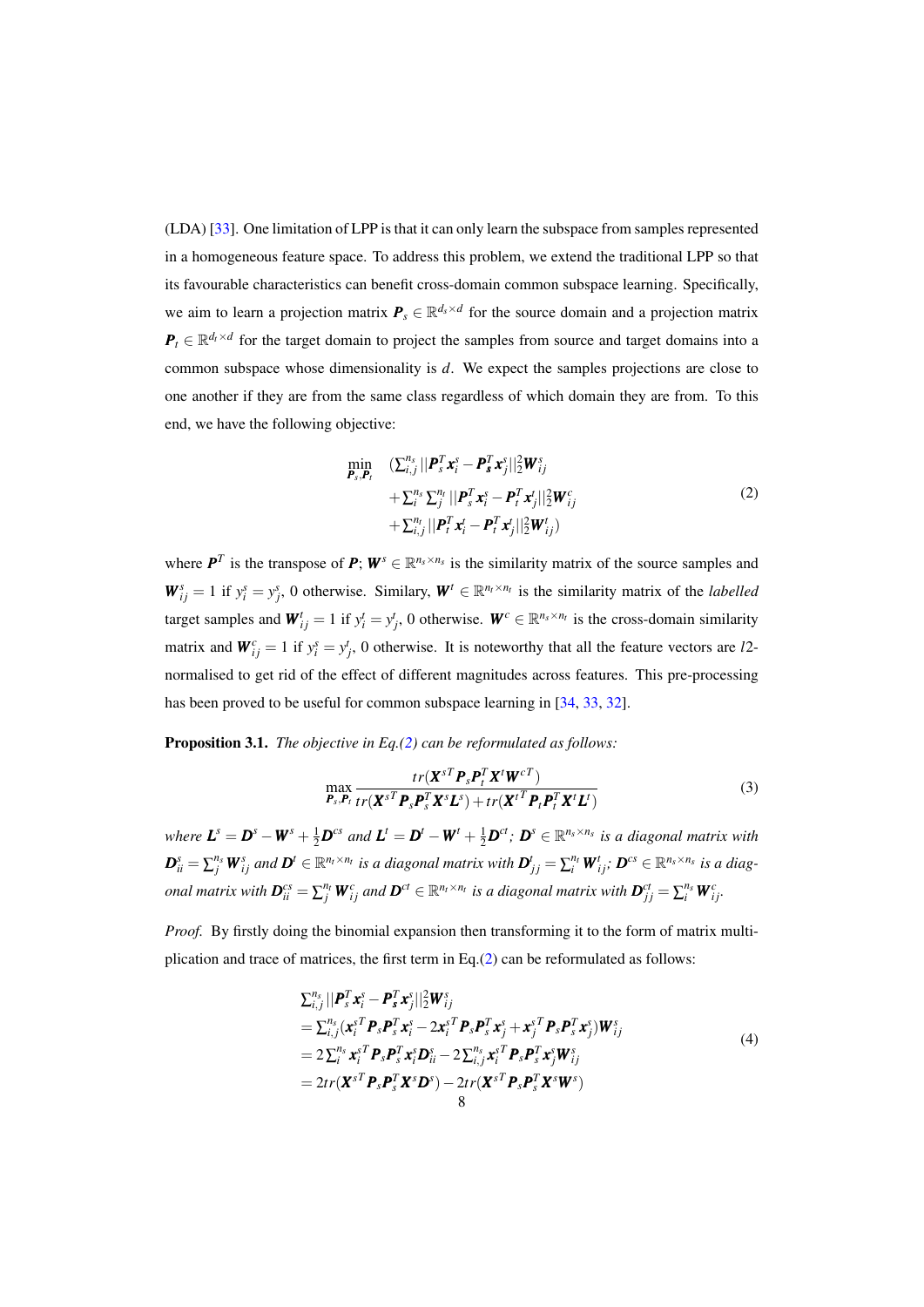In the similar way, the third term in Eq. $(2)$  can be rewritten as:

$$
\sum_{i,j}^{n_t} ||\boldsymbol{P}_t^T \boldsymbol{x}_i^t - \boldsymbol{P}_t^T \boldsymbol{x}_j^t||_2^2 \boldsymbol{W}_{ij}^t
$$
  
=  $2tr(\boldsymbol{X}^{tT} \boldsymbol{P}_t \boldsymbol{P}_t^T \boldsymbol{X}^t \boldsymbol{D}^t) - 2tr(\boldsymbol{X}^{tT} \boldsymbol{P}_t \boldsymbol{P}_t^T \boldsymbol{X}^t \boldsymbol{W}^t)$  (5)

The second term in Eq.[\(2\)](#page-7-0) can be rewritten as:

<span id="page-8-0"></span>
$$
\sum_{i}^{n_{s}} \sum_{j}^{n_{t}} || P_{s}^{T} \mathbf{x}_{i}^{s} - P_{t}^{T} \mathbf{x}_{j}^{t} ||_{2}^{2} \mathbf{W}_{ij}^{c}
$$
\n
$$
= \sum_{i}^{n_{s}} \sum_{j}^{n_{t}} (\mathbf{x}_{i}^{sT} P_{s} P_{s}^{T} \mathbf{x}_{i}^{s} - 2 \mathbf{x}_{i}^{sT} P_{s} P_{t}^{T} \mathbf{x}_{j}^{t})
$$
\n
$$
+ \mathbf{x}_{j}^{t} P_{t} P_{t}^{T} \mathbf{x}_{j}^{t} ) \mathbf{W}_{ij}^{c}
$$
\n
$$
= \sum_{i}^{n_{s}} \mathbf{x}_{i}^{sT} P_{s} P_{s}^{T} \mathbf{x}_{i}^{s} D_{ii}^{cs} - 2 \sum_{i}^{n_{s}} \sum_{j}^{n_{t}} \mathbf{x}_{i}^{sT} P_{s} P_{t}^{T} \mathbf{x}_{j}^{t} \mathbf{W}_{ij}^{c}
$$
\n
$$
+ \sum_{j}^{n_{t}} \mathbf{x}_{j}^{t} P_{t} P_{t}^{T} \mathbf{x}_{j}^{t} D_{jj}^{ct}
$$
\n
$$
= tr(\mathbf{X}^{sT} P_{s} P_{s}^{T} \mathbf{X}^{s} D^{cs}) - 2tr(\mathbf{X}^{sT} P_{s} P_{t}^{T} \mathbf{X}^{t} \mathbf{W}^{cT})
$$
\n
$$
+ tr(\mathbf{X}^{tT} P_{t} P_{t}^{T} \mathbf{X}^{t} D^{ct})
$$
\n(6)

Substitute Eqs.[\(4](#page-7-1)[-6\)](#page-8-0) into the objective Eq.[\(2\)](#page-7-0), we have the following form of objective:

<span id="page-8-1"></span>
$$
\min_{\boldsymbol{P}_s, \boldsymbol{P}_t} \left( tr(\boldsymbol{X}^{sT} \boldsymbol{P}_s \boldsymbol{P}_s^T \boldsymbol{X}^s \boldsymbol{L}^s) + tr(\boldsymbol{X}^{tT} \boldsymbol{P}_t \boldsymbol{P}_t^T \boldsymbol{X}^t \boldsymbol{L}^t) - tr(\boldsymbol{X}^{sT} \boldsymbol{P}_s \boldsymbol{P}_t^T \boldsymbol{X}^t \boldsymbol{W}^{cT}) \right)
$$
\n
$$
(7)
$$

where  $\boldsymbol{L}^s = \boldsymbol{D}^s - \boldsymbol{W}^s + \frac{1}{2}\boldsymbol{D}^{cs}$  and  $\boldsymbol{L}^t = \boldsymbol{D}^t - \boldsymbol{W}^t + \frac{1}{2}\boldsymbol{D}^{ct}$ .

Minimizing the objective in Eq.[\(7\)](#page-8-1) is equivalent to maximizing the objective in Eq.[\(3\)](#page-7-2).

<span id="page-8-4"></span><span id="page-8-3"></span> $\Box$ 

Proposition 3.2. *The objective in Eq.[\(3\)](#page-7-2) is equivalent to the following generalized eigenvalue problem and the optimal projection matrix P* =  $\sqrt{ }$  $\overline{\phantom{a}}$ *Ps Pt* 1 *can be formed by d eigenvectors corresponding to the largest d eigenvalues:*

<span id="page-8-2"></span>
$$
AP = (B + \alpha I)P\Lambda
$$
 (8)

 $\forall$ where  $I \in \mathbb{R}^{(n_s+n_t)\times(n_s+n_t)}$  is an identity matrix,  $\alpha$  is a hyper-parameter for regularization [\[34\]](#page-28-11), Λ *is a diagonal eigenvalue matrix and*

$$
\mathbf{A} = \begin{bmatrix} \mathbf{0} & \mathbf{X}^s \mathbf{W}^c {\mathbf{X}^t}^T \\ \mathbf{X}^t \mathbf{W}^c \mathbf{X}^s \mathbf{X}^r & \mathbf{0} \end{bmatrix},
$$
(9)

$$
\boldsymbol{B} = \begin{bmatrix} \boldsymbol{X}^s \boldsymbol{L}^s \boldsymbol{X}^{sT} & \mathbf{0} \\ \mathbf{0} & \boldsymbol{X}^t \boldsymbol{L}^t \boldsymbol{X}^{tT} \end{bmatrix} . \tag{10}
$$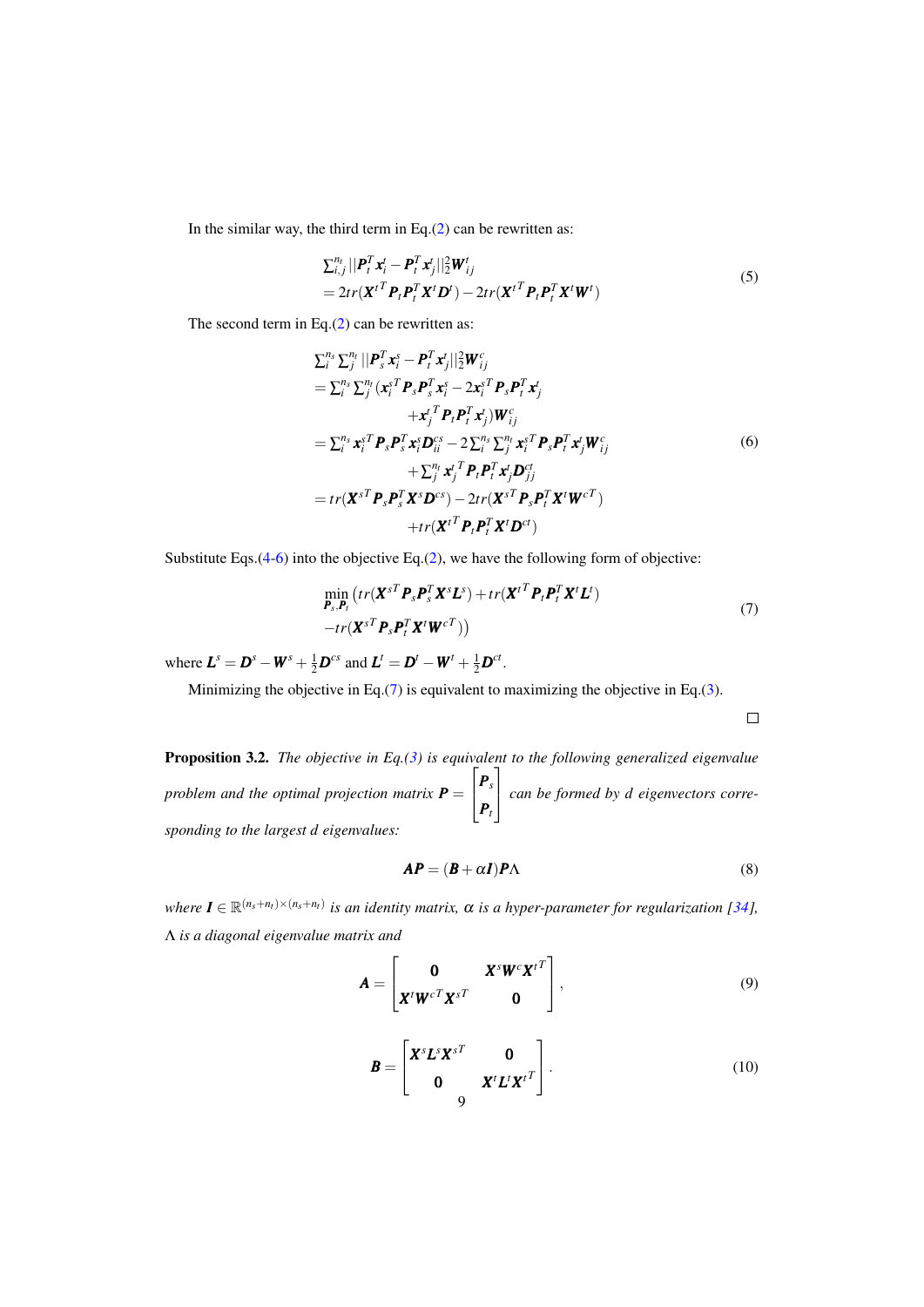*Proof.* To make the proof process concise, we introduce notations  $S_s = X^s L^s X^{sT}, S_t = X^t L^t X^{tT}$ and  $S_c = X^s W^c X^{tT}$ .

Let

<span id="page-9-2"></span>
$$
\mathcal{J}(\boldsymbol{P}_s, \boldsymbol{P}_t) = \frac{tr(\boldsymbol{P}_t^T \boldsymbol{S}_c^T \boldsymbol{P}_s)}{tr(\boldsymbol{P}_s^T \boldsymbol{S}_s \boldsymbol{P}_s) + tr(\boldsymbol{P}_t^T \boldsymbol{S}_t \boldsymbol{P}_t)}
$$
(11)

be the objective function in Eq.[\(3\)](#page-7-2), we calculate the partial derivatives [\[26\]](#page-27-15) of  $\mathcal J$  w.r.t.  $\mathbf P_s$  and  $\mathbf P_t$ respectively, set them to 0 and get the following equations:

<span id="page-9-0"></span>
$$
\mathbf{S}_c \mathbf{P}_t = \frac{2tr(\mathbf{P}_t^T \mathbf{S}_c \mathbf{P}_s)}{tr(\mathbf{P}_s^T \mathbf{S}_s \mathbf{P}_s) + tr(\mathbf{P}_t^T \mathbf{S}_t \mathbf{P}_t)} \mathbf{S}_s \mathbf{P}_s
$$
(12)

<span id="page-9-1"></span>
$$
\mathbf{S}_c^T \mathbf{P}_s = \frac{2tr(\mathbf{P}_t^T \mathbf{S}_c \mathbf{P}_s)}{tr(\mathbf{P}_s^T \mathbf{S}_s \mathbf{P}_s) + tr(\mathbf{P}_t^T \mathbf{S}_t \mathbf{P}_t)} \mathbf{S}_t \mathbf{P}_t
$$
(13)

Note that the coefficients on the right side of Eqs $(12-13)$  $(12-13)$  are exactly the objective in Eq.[\(11\)](#page-9-2). It is easy to construct the following generalized eigenvalue problem by combining Eqs. $(12-13)$  $(12-13)$ :

$$
\begin{bmatrix} \mathbf{0} & \mathbf{S}_c \\ \mathbf{S}_c^T & \mathbf{0} \end{bmatrix} \begin{bmatrix} \mathbf{P}_s \\ \mathbf{P}_t \end{bmatrix} = \begin{bmatrix} \mathbf{S}_s & \mathbf{0} \\ \mathbf{0} & \mathbf{S}_t \end{bmatrix} \begin{bmatrix} \mathbf{P}_s \\ \mathbf{P}_t \end{bmatrix} \Lambda.
$$
 (14)

The maximum objective is given by the largest eigenvalue solution to the generalized eigenvalue problem [\[13\]](#page-27-5) and the eigenvectors corresponding to the largest *d* eigenvalues will form the projection matrix *P<sup>s</sup>* and *P<sup>t</sup>* .

$$
\qquad \qquad \Box
$$

### <span id="page-9-3"></span>*3.3. Recognition in the Subspace*

Once the projection matrices  $P_s$  and  $P_t$  are learned, we are able to project all the labelled samples into the learned common subspace by  $z_i^s = P_s^T x_i^s$  and  $z_i^t = P_t^T x_i^t$ . Similar to the preprocessing for the training data, the feature vectors *x* need to be *l*2-normalised before being projected to the subspace. For the same reason, we also apply *l*2-normalisation to the projected vectors *z*. The *l*2-normalisation re-allocates the projected vectors in the subspace to the surface of a hyper-sphere which will benefit the measurement of distances when do the recognition using the nearest neighbour method. More importantly, the *l*2-normalisation adds non-linearity to the process so that our proposed CDSPP method can handle practical problems when linear projection assumptions do not hold.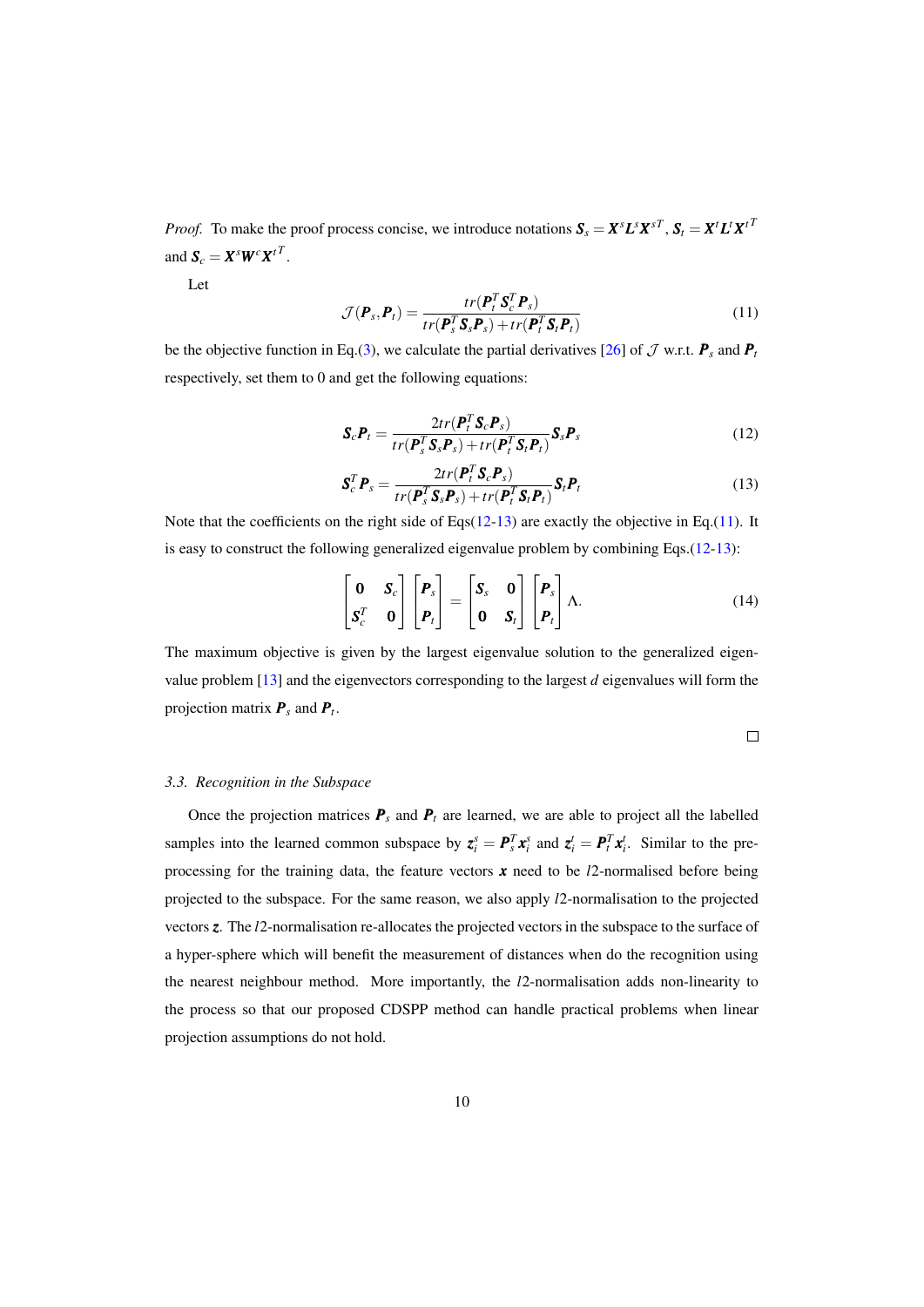For each class, we calculate the class mean  $\bar{z}_c$  for  $c = 1, 2, ..., C$  using all the labelled sample from both source and target domains. Given an unlabelled target sample  $x^u$ , we classify it to the closest class in terms of its Euclidean distances to the class means:

<span id="page-10-1"></span>
$$
y^* = \arg\min_{c} d(\bar{\mathbf{z}}_c, \mathbf{P}_t^T \mathbf{x}^u)
$$
 (15)

The proposed CDSPP for supervised HDA is summarized in Algorithm [1.](#page-10-0)

Relation to DAMA The CDSPP algorithm is quite similar to DAMA proposed in [\[30\]](#page-27-2) at the first glance, however, they are essentially different from each other in that CDSPP does not seek to push the sample projections belonging to different classes apart, since the penalty imposed for this purpose (e.g., maximizing the term  $B$  in [\[30\]](#page-27-2)) might misguide the solution to focus too much on the separation of classes which are originally close to each other and hurt the overall separability of the learned subspace. In contrast, our objective in Eq.[\(2\)](#page-7-0) can guarantee the separability of the learned subspace by promoting the preserving of cluster structures underlying the original data distributions, which is simpler but more effective as validated by experiments.

### <span id="page-10-0"></span>Algorithm 1 Supervised HDA using CDSPP

**Input:** labelled source data set  $\mathcal{D}^s = \{(\mathbf{x}_i^s, y_i^s)\}, i = 1, 2, ..., n_s$  and labelled target data set  $\mathcal{D}^t =$  ${x_i^t, y_i^t}$ ,  $i = 1, 2, ..., n_t$ , the dimensionality of subspace *d*.

**Output:** The projection matrix  $P_s$  and  $P_t$  for source and target domains, the labels predicted for unlabelled target data *X u* .

### Training:

1: Learn the projection  $\mathbf{P}_s$  and  $\mathbf{P}_t$  using labelled data  $\mathcal{D}^s \cup \mathcal{D}^t$  by solving the generalized eigenvalue problem in Eq.[\(8\)](#page-8-2);

### Testing:

2: Classify unlabelled target samples  $X^u$  using Eq.[\(15\)](#page-10-1).

### <span id="page-10-2"></span>*3.4. Extending to Semi-Supervised HDA*

The CDSPP algorithm is naturally suitable for supervised HDA but can be extended to semisupervised HDA by incorporating it into an iterative pseudo-labelling framework [\[33\]](#page-28-1). Given a set of unlabelled target samples  $X^u$ , they can be labelled by Eq.[\(15\)](#page-10-1). The pseudo-labelled target samples can be used to update the projection matrices  $P_s$  and  $P_t$ . However, when the domain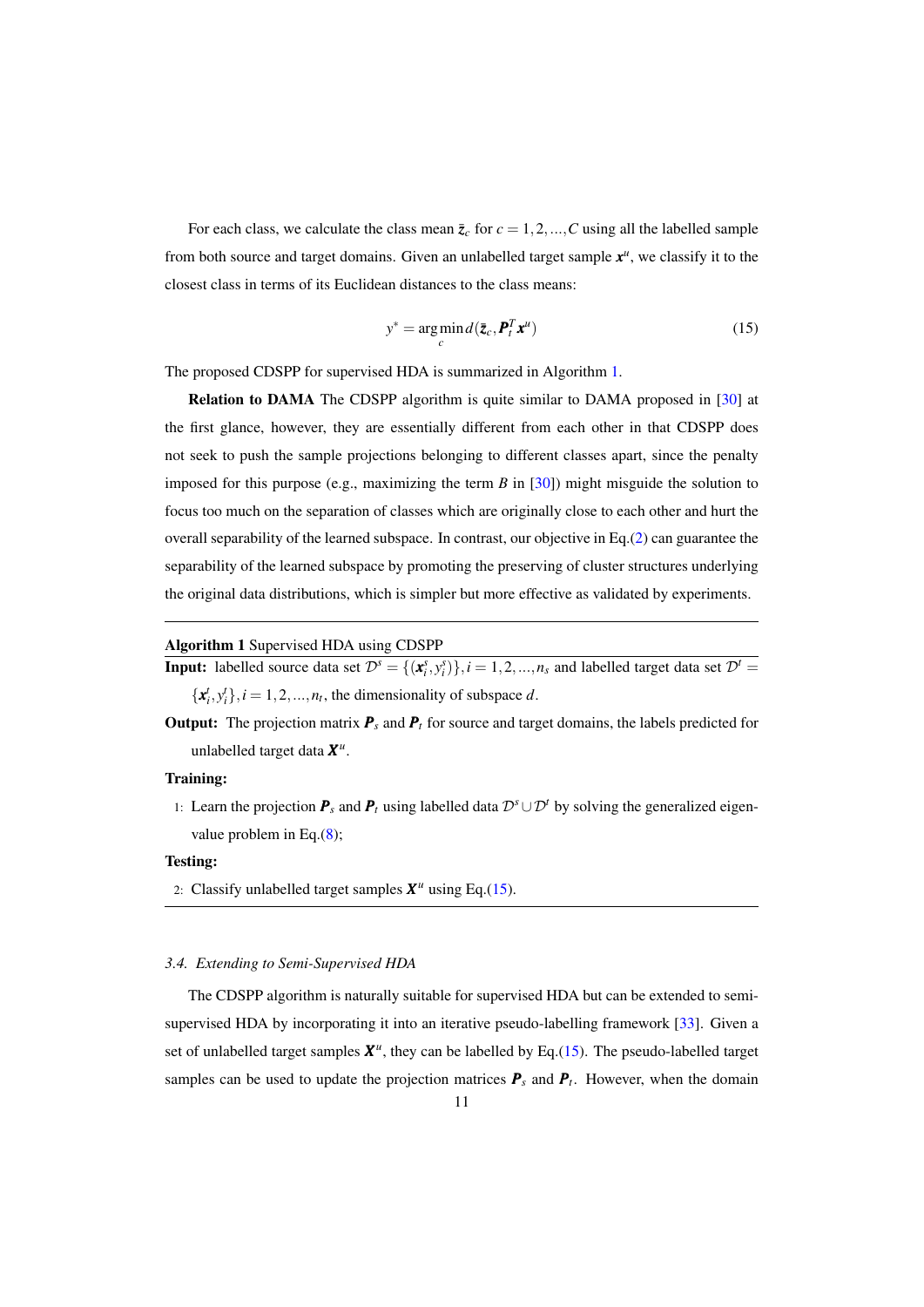# <span id="page-11-0"></span>Algorithm 2 Semi-supervised HDA using CDSPP

- **Input:** labelled source data set  $\mathcal{D}^s = \{(\mathbf{x}_i^s, y_i^s)\}, i = 1, 2, ..., n_s$ , labelled target data set  $\mathcal{D}^t =$  ${x_i^t, y_i^t}, i = 1, 2, ..., n_t$ , unlabelled target data set  $\mathcal{D}^u = {x_i^u}, i = 1, 2, ..., n_u$  the dimensionality of subspace *d*, number of iteration *T*.
- **Output:** The projection matrix  $P_s$  and  $P_t$  for source and target domains, the labels predicted for unlabelled target data *X u* .

# Training:

- 1: Initialize *k*=1;
- 2: Learn the projection  $P_s^{(0)}$  and  $P_t^{(0)}$  using labelled data  $\mathcal{D}^s \cup \mathcal{D}^t$  by solving the generalized eigenvalue problem in Eq.[\(8\)](#page-8-2);
- 3: Get the unlabelled target data set  $\mathcal{D}^u$ ;
- 4: while  $k \leq T$  do
- 5: Label all the samples from  $\mathcal{D}^u$  by Eq.[\(15\)](#page-10-1);
- 6: Select a subset of (top  $k n_u/T$  most confident) pseudo-labelled target samples  $\mathcal{S}^{(k)} \subseteq \mathcal{D}^u$ ;
- 7: Learn  $P_s^{(k)}$  and  $P_t^{(k)}$  using a combination of labelled and pseudo-labelled data sets  $\mathcal{D}^s \cup$  $\mathcal{D}^t \cup \mathcal{S}^{(k)};$
- 8:  $k \leftarrow k+1$ ;
- 9: end while

### Testing:

10: Classify unlabelled target samples  $X^u$  using Eq.[\(15\)](#page-10-1).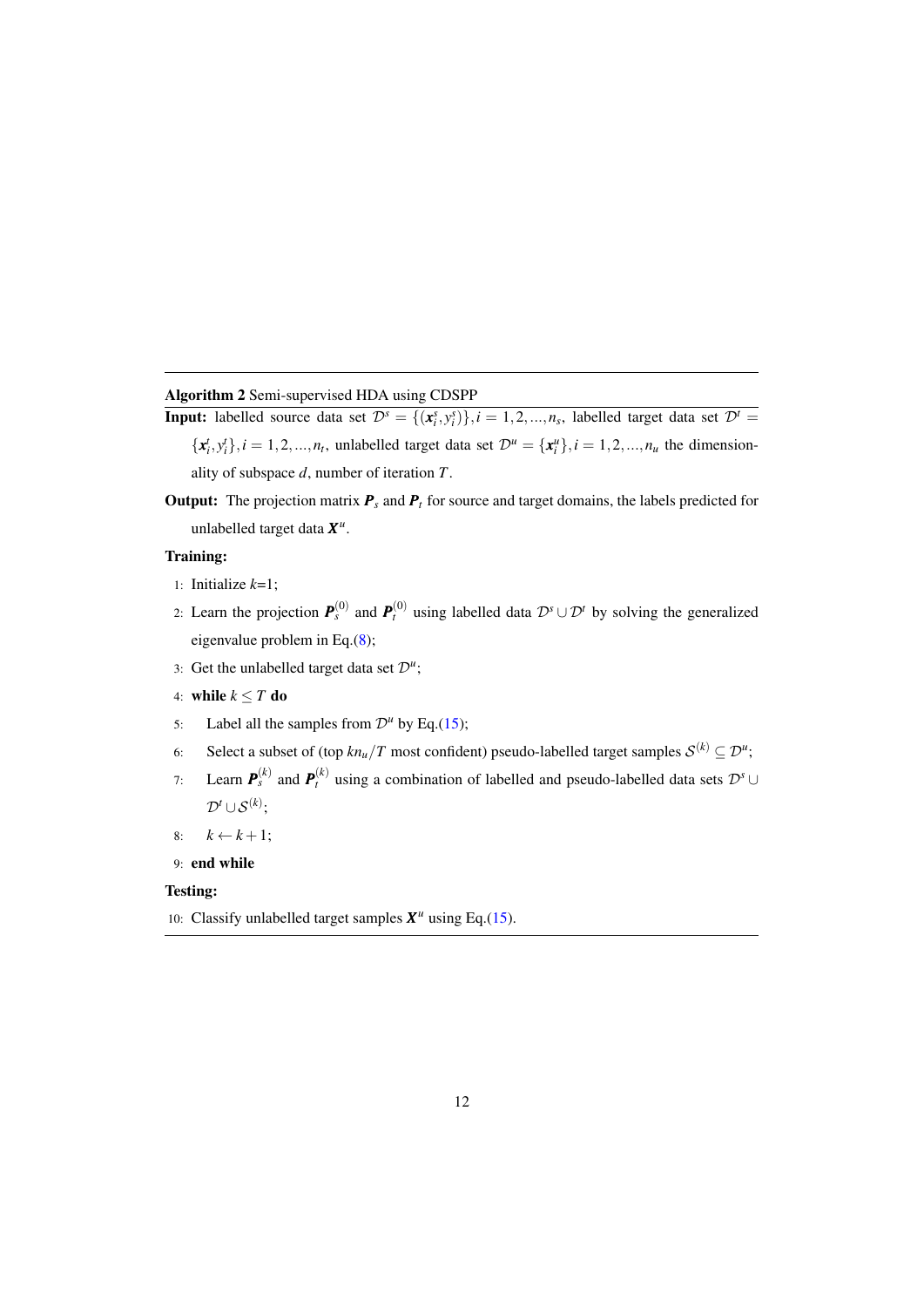shift is large and the number of labelled target samples is limited, the pseudo-labels can be wrong for a considerable number of target samples. In this case, the mistakenly pseudo-labelled target samples might hurt projection learning. To reduce this risk, confidence aware pseudo-labelling is proposed in [\[33\]](#page-28-1). We employ the same idea and progressively select the most confidently pseudo-labelled target samples for the next iteration of CDSPP learning. The proposed CDSPP for semi-supervised HDA is summarized in Algorithm [2.](#page-11-0)

### *3.5. Complexity Analysis*

The time complexity of CDSPP is mainly contributed by two parts: the matrix multiplications in Eqs.[\(9](#page-8-3)[-10\)](#page-8-4) and the eigen decomposition problem. The complexity of matrix multiplications is  $\mathcal{O}((n_s + n_t)d_s d_t)$ . The complexity of eigen decomposition is generally  $\mathcal{O}((d_s + d_t)^3)$ . As a result, the CDSPP algorithm has a complexity of  $\mathcal{O}((n_s + n_t)d_s d_t + (d_s + d_t)^3)$ . In the case of semi-supervised HDA, the time complexity will be increased by  $T$  times and the value of  $n_t$ increases by the number of selected pseudo-labelled target samples in each iteration.

# 4. Experiments

To evaluate the effectiveness of the proposed method in heterogeneous domain adaptation, we conduct thorough experiments on commonly used benchmark datasets. We compare the proposed approach with existing HDA methods and analyze its sensitivity to hyper-parameters.

### *4.1. Datasets and Experimental Settings*

Office-Caltech [\[11\]](#page-27-16) is an image dataset containing four domains: Amazon (A), Webcam (W), DSLR (D) and Caltech (C) from 10 common classes. Two image features (i.e. 4096-dim  $Decaf<sub>6</sub>$  and 800-dim SURF) are used for cross-domain adaptation. **Multilingual Reuters Col**lection (MRC) [\[1\]](#page-26-6) is a cross-lingual text classification dataset containing 6 classes in 5 languages (i.e. EN, FR, GE, IT, SP). We follow the settings in [\[15\]](#page-27-7) extracting BoW features and applying PCA to get heterogeneous feature dimensions (i.e. 1131, 1230, 1417, 1041, 807 respectively) for five domains. In our experiments, SP serves as the target domain and the other four languages as the source domains respectively. As a result, we have four HDA tasks. NUS-WIDE [\[6\]](#page-26-7) and ImageNet [\[8\]](#page-26-0) datasets are employed for text to image domain adaptation. Following [\[5\]](#page-26-8) we consider 8 overlapping classes using tag information represented by 64-dim features from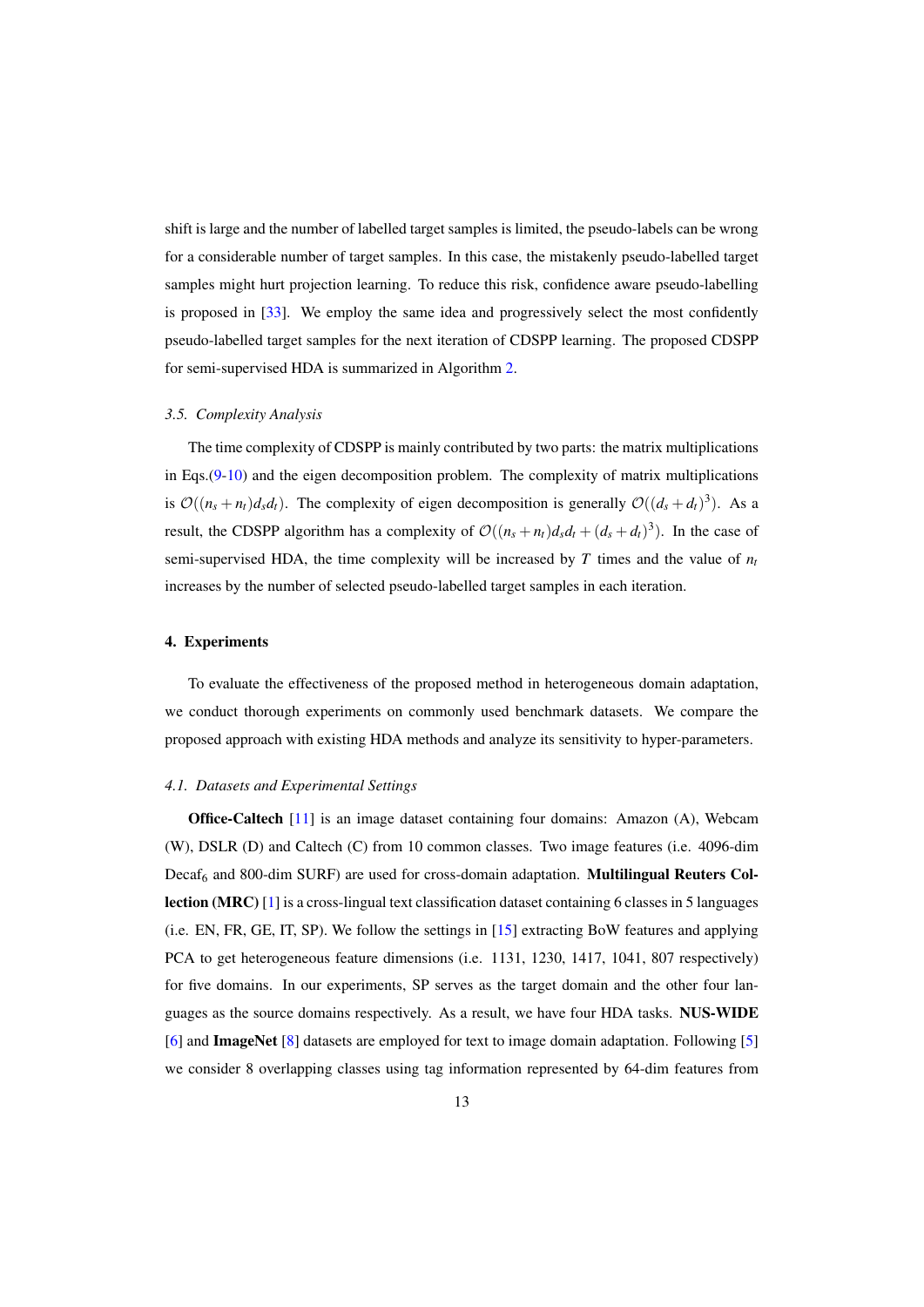<span id="page-13-0"></span>per class; UTS/c – Unlabelled Target Samples per class; all – all samples except the ones chosen as labelled target samples).

Table 1: The statistics of datasets (notations: LSS/c – labelled Source Samples per class; LTS/c – labelled Target Sample

| Dataset        | # Domain | # Task | # Class | # LSS/ $c$ | $# \text{LTS/c}$ | $# \overline{UTS/c}$ |
|----------------|----------|--------|---------|------------|------------------|----------------------|
| Office-Caltech |          | 16     | 10      | 20         |                  | all                  |
| <b>MRC</b>     | 5        | 4      | 6       | 100        | 10               | 500                  |
| NUS-ImageNet   |          |        | 8       | 100        | κ                | 100                  |
| Office-Home    | 4        | 16     | 65      | 20         |                  | all                  |

NUS-WIDE as the source domain and 4096-dim Decaf<sub>6</sub> features of images from ImageNet as the target domain. However, the above datasets contain very limited numbers of classes and may not discriminate capabilities of different methods. We introduce Office-Home [\[29\]](#page-27-17) containing four domains (i.e. Art, Clipart, Product and Real-world) as a new testbed for HDA. We use VGG16 [\[28\]](#page-27-18) and ResNet50 [\[12\]](#page-27-19) models pre-trained on ImageNet to extract 4096-dim and 2048 dim features. More details of the datasets and protocols used in our experiments are summarized in Table [1.](#page-13-0)

### *4.2. Comparative Methods*

To evaluate the effectiveness of the proposed CDSPP in different HDA problems, we conduct a comparative study and compare the performance of CDSPP with state-of-the-art methods in both supervised and semi-supervised settings. Specifically, we compare with SVM*<sup>t</sup>* , HFA [\[23\]](#page-27-13), CDLS sup [\[15\]](#page-27-7) and a variant of DAMA [\[30\]](#page-27-2) under the supervised HDA setting (i.e. the unlabelled target samples are not available during training).

- SVM<sub>t</sub> is a baseline method that trains an SVM model on the target dataset  $\mathcal{D}^t$  in a conventional supervised learning manner without using the source domain data.
- HFA (Heterogeneous Feature Augmentation [\[23\]](#page-27-13)) is designed to solve the supervised HDA problem by augmenting the original features  $x^s, x^t$  with transformed features  $Px^s, Qx^t$  and zero vectors. The projection matrices  $P$  and  $Q$  for the source and target domains map the original features into a common subspace so that the similarity of features across two domains can be directly compared. The objective of learning *P* and *Q* is incorporated into the framework of classifier (i.e. SVM) training.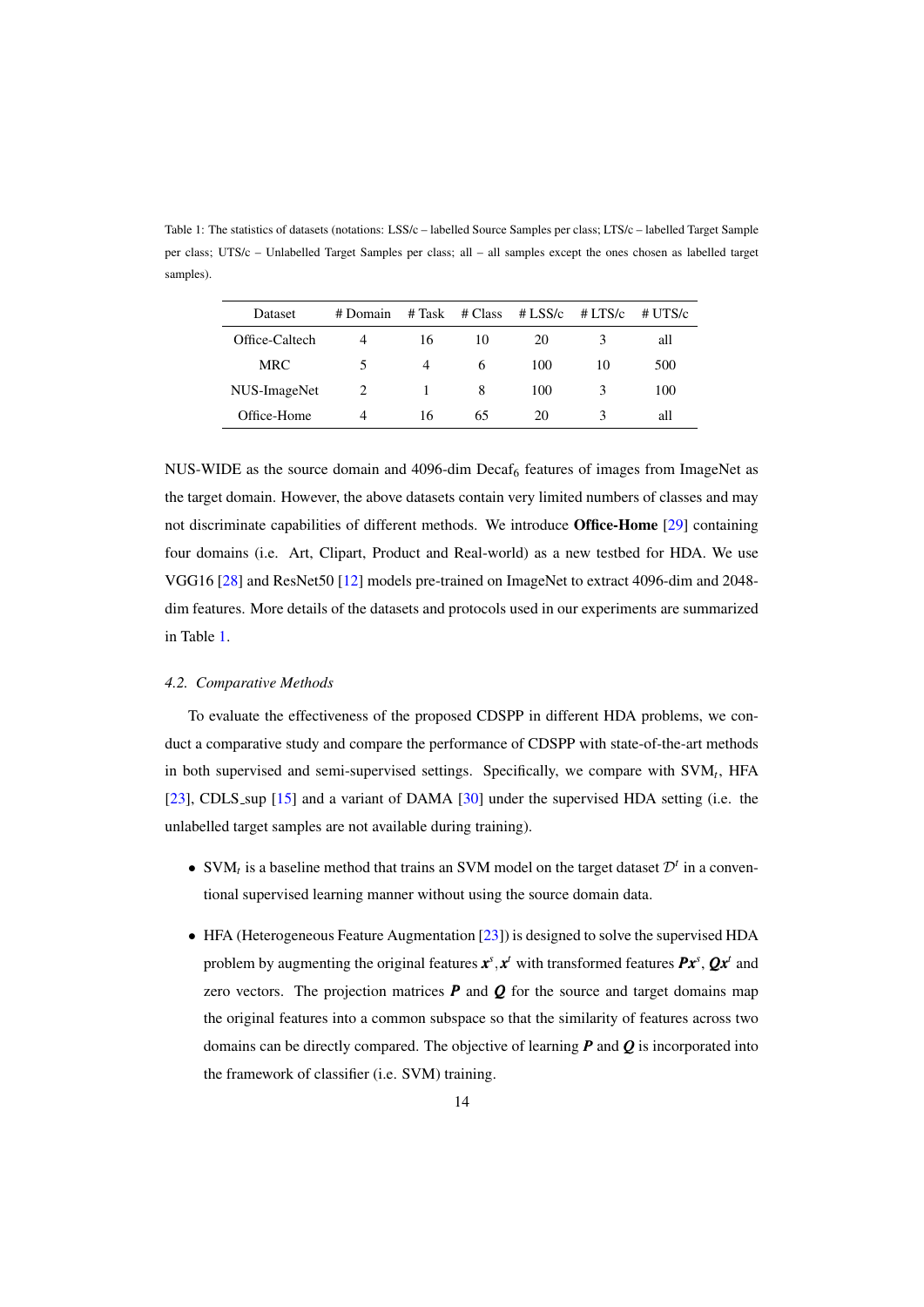- CDLS\_*sup* (Cross-Domain Landmark Selection [\[15\]](#page-27-7)) is the supervised version of CDLS which aims to learn a projection matrix *A* to map source-domain data into the target domain. The objective is to align the cross-domain marginal and conditional data distributions by minimizing the Maximum Mean Discrepancy (MMD).
- DAMA<sub>-Sup</sub> (Domain Adaptation Using Manifold Alignment [\[30\]](#page-27-2)) is originally designed for semi-supervised HDA problems. Similar to our proposed CDSPP, it also aims to learn two projection matrices to map source and target domain data to a common subspace where the manifolds of data from two domains are aligned. We adapt it for supervised HDA by considering only labelled data when constructing the feature similarity matrix *W* , the label based similarity matrix  $W^s$  and dissimilarity matrix  $W^d$ . Different from the suggestion in the original paper, we use an optimal  $\mu = 0.1$  throughout our experiments since this setting achieves the best performance.

For semi-supervised HDA, we compare with DAMA [\[30\]](#page-27-2), SHFA [\[23\]](#page-27-13), CDLS [\[15\]](#page-27-7), PA [\[19\]](#page-27-3), TIT [\[20\]](#page-27-10), STN [\[38\]](#page-28-10), DDACL[\[39\]](#page-28-12), SSAN [\[22\]](#page-27-20) and DAMA+, our extension of DAMA by incorporating it into our iterative learning framework (c.f. Section [3.4\)](#page-10-2).

- DAMA [\[30\]](#page-27-2) is employed in the semi-supervised HDA experiments in its original form except the hyper-parameter  $\mu$  is set as 0.1 as our experimental results show empirically it gives the optimal performance.
- SHFA (Semi-supervised HFA [\[23\]](#page-27-13)) is an extension of HFA. It takes advantage of the unlabelled target-domain data by replacing the SVM in HFA with a Transductive SVM (T-SVM) [\[7\]](#page-26-9) model.
- CDLS [\[15\]](#page-27-7) is designed for semi-supervised HDA. As described above, it aims to learn a projection matrix  $\boldsymbol{A}$  to map source-domain data into the target domain so that crossdomain data can be aligned. When unlabelled target-domain data are available in the semi-supervised HDA, the unlabelled data are pseudo-labelled by the supervised version CDLS *sup*. Subsequently, the pseudo-labelled data are used to update the projection *A*. The processes are repeated for multiple iterations. In particular, the instances are weighted by learnable weights when constructing the objective function.
- PA (Progressive Alignment [\[19\]](#page-27-3)) and TIT (Transfer Independently Together [\[20\]](#page-27-10)) share 15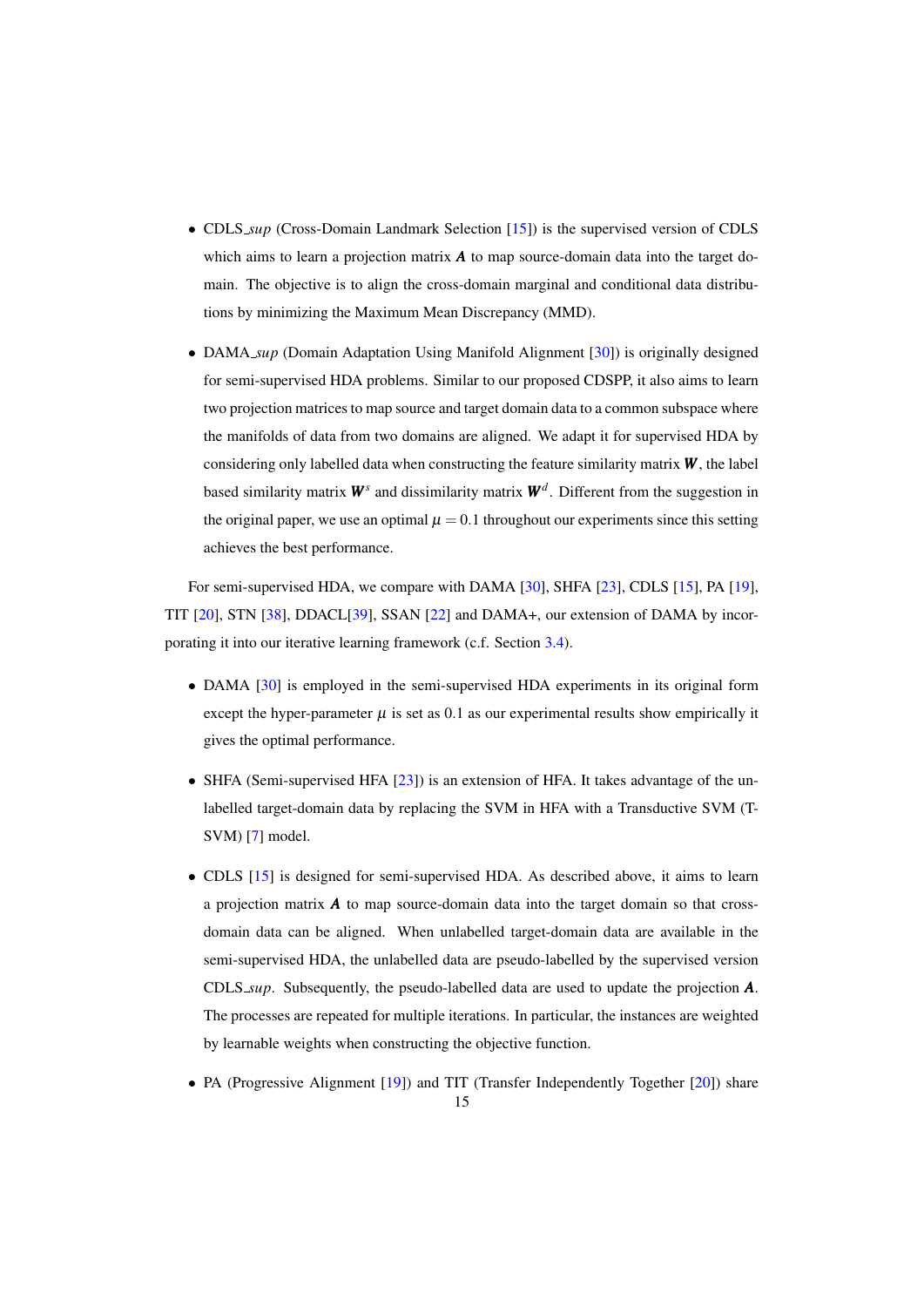a similar framework to CDLS but employ different algorithms of transformation matrix learning (involving MMD, graph embedding and regularisation) and different instance weight estimation strategies. The unlabelled target-domain data are also pseudo-labelled to optimize the transformation matrices iteratively.

- STN (Soft Transfer Network [\[38\]](#page-28-10)) jointly learns a domain-shared classifier and a domaininvariant subspace in an end-to-end manner. The network model is learned by optimising the objective similar to those in the aforementioned works, i.e., MMD. Besides, the unlabelled target-domain data are used by the soft-label strategy.
- DDACL (Discriminative Distribution Alignment with Cross-entropy Loss [\[39\]](#page-28-12)) trains an adaptive classifier by both reducing the distribution divergence and enlarging distances between class centroids.
- SSAN (Simultaneous Semantic Alignment Network [\[22\]](#page-27-20)) employs an implicit semantic correlation loss to transfer the correlation knowledge of source categorical prediction distributions to the target domain. A triplet-centroid alignment mechanism is explicitly applied to align feature representations for each category by leveraging target pseudo-labels. Note that the results of best accuracy of the test samples throughout the training process were reported in [\[22\]](#page-27-20), we argue that this is not achievable in practice since the labels of test samples are not available during training. Instead, we report the results achieved in the last iterations in our experiments.
- DAMA+ is our adaptation of the original DAMA by incorporating the DAMA algorithm into our proposed iterative learning framework with selective pseudo-labelling. Specifically, we use the supervised version of DAMA described above to initialise the projection matrices and get the pseudo-labels of unlabelled target-domain data. The selected most confidently pseudo-labelled target-domain data will contribute to the update of projection matrices in the next iteration of learning. Finally, the optimal projection matrices and predicted target-domain data labels are obtained.
- CDSPP+PCA is a variant of CDSPP by applying PCA to the original features and CDSPP is subsequently applied to the low-dimensional features. This pre-processing is specially designed for handcrafted features in the MRC and NUS-ImageNet datasets and 50 principal components are reserved for all features.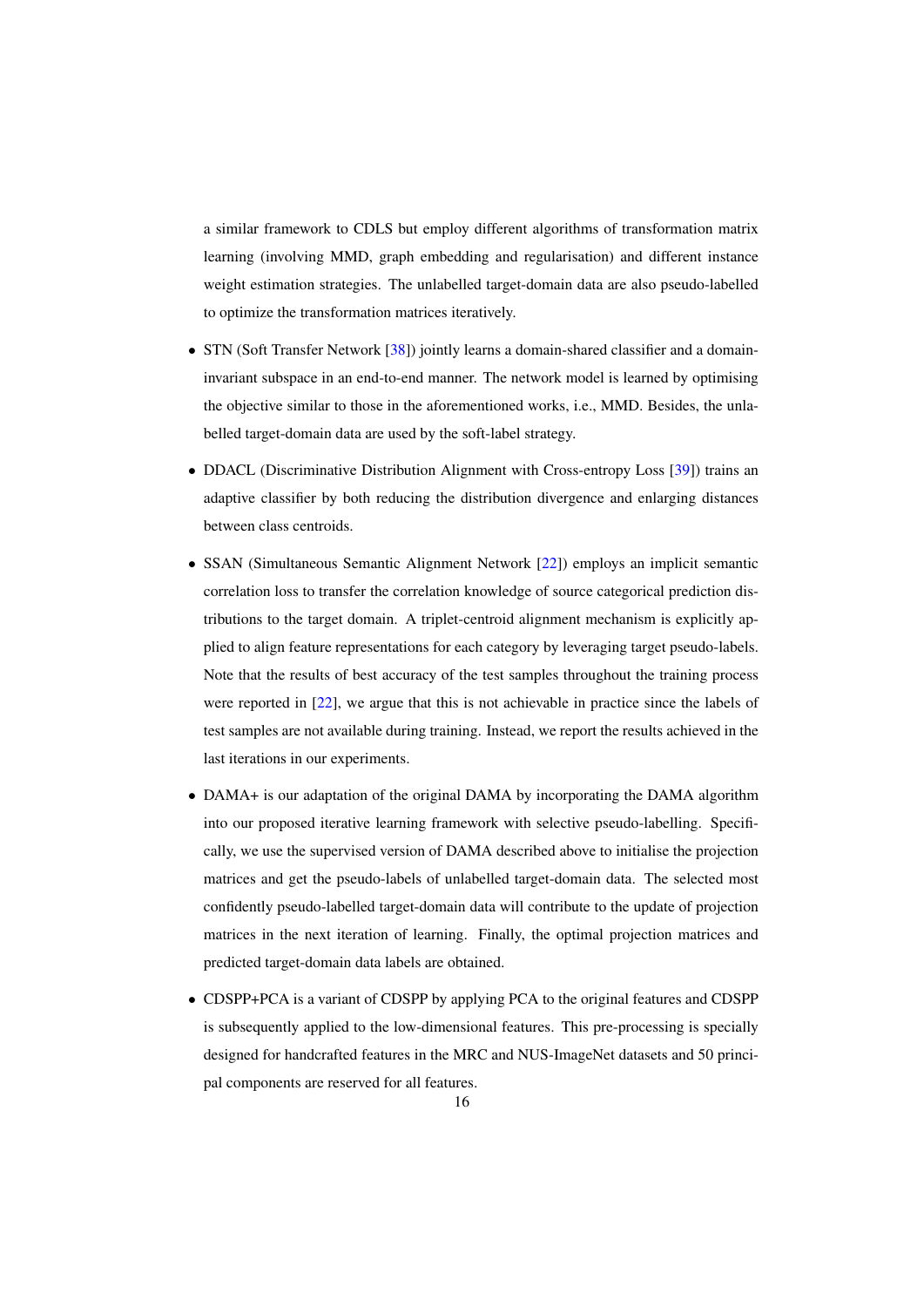In all experiments, we use the optimal parameters suggested in the original papers for the comparative methods if not otherwise specified whilst set the hyper-parameters of CDSPP empirically as *d* equal to the number of classes in the dataset,  $\alpha = 10$  and  $T = 5$ . More details of hyper-parameter value selection will be discussed later.

#### *4.3. Comparison Results*

Although there exist fixed experimental protocols in terms of the number of labelled samples used for training as shown in Table [1,](#page-13-0) there is no standard data splits publicly available to follow. As will be demonstrated in our experimental results, selecting different samples for training can lead to significant performance variance. We generate data splits randomly in our experiments<sup>[1](#page-16-0)</sup>. To mitigate the biases caused by the data selection, ten random data splits are generated for each adaptation task. We report the mean and standard deviation of the classification accuracy over these ten trials for each adaptation task. The results for all comparative methods are reproduced using the same data splits for a direct comparison. The implementations released by the authors are employed in our experiments. As a result, the results in this paper are not comparable with those reported in other papers since different sample selections have been used in our experiments. Our experimental results of both supervised and semi-supervised HDA on four datasets are shown in Tables [2-](#page-17-0)[5](#page-18-0) from which we can obtain the following insights.

Table [2](#page-17-0) (except the last column) lists the comparison results on the MRC dataset. The baseline method SVM*<sup>t</sup>* achieves an accuracy of 67.0% using only 10 labelled target domain samples per class for training. The labelled source domain data can benefit the performance with proper domain adaptation but the improvement is marginal for both HFA and our proposed CDSPP. The supervised version of CDLS uses PCA to learn a subspace from the target domain, hence the dimensionality of subspace cannot be higher than *n<sup>t</sup>* −1. Due to such limitation, CDLS sup performs worse than others when the number of labelled target samples is small which is usually the case for HDA problems. For the semi-supervised HDA, DAMA and SHFA perform no better than the baseline method  $SVM_t$  which was also observed in existing works [\[15,](#page-27-7) [19,](#page-27-3) [20\]](#page-27-10). The best performance (71.7%) is achieved by PA [\[19\]](#page-27-3) and our proposed CDSPP is marginally worse with the average classification accuracy of 68.9%. However, when applying PCA to reduce the text features to a lower dimensionality of 50, the performance of CDSPP is improved from 68.9%

<span id="page-16-0"></span><sup>&</sup>lt;sup>1</sup>The data splits and code are released: https://github.com/hellowangqian/cdspp-hda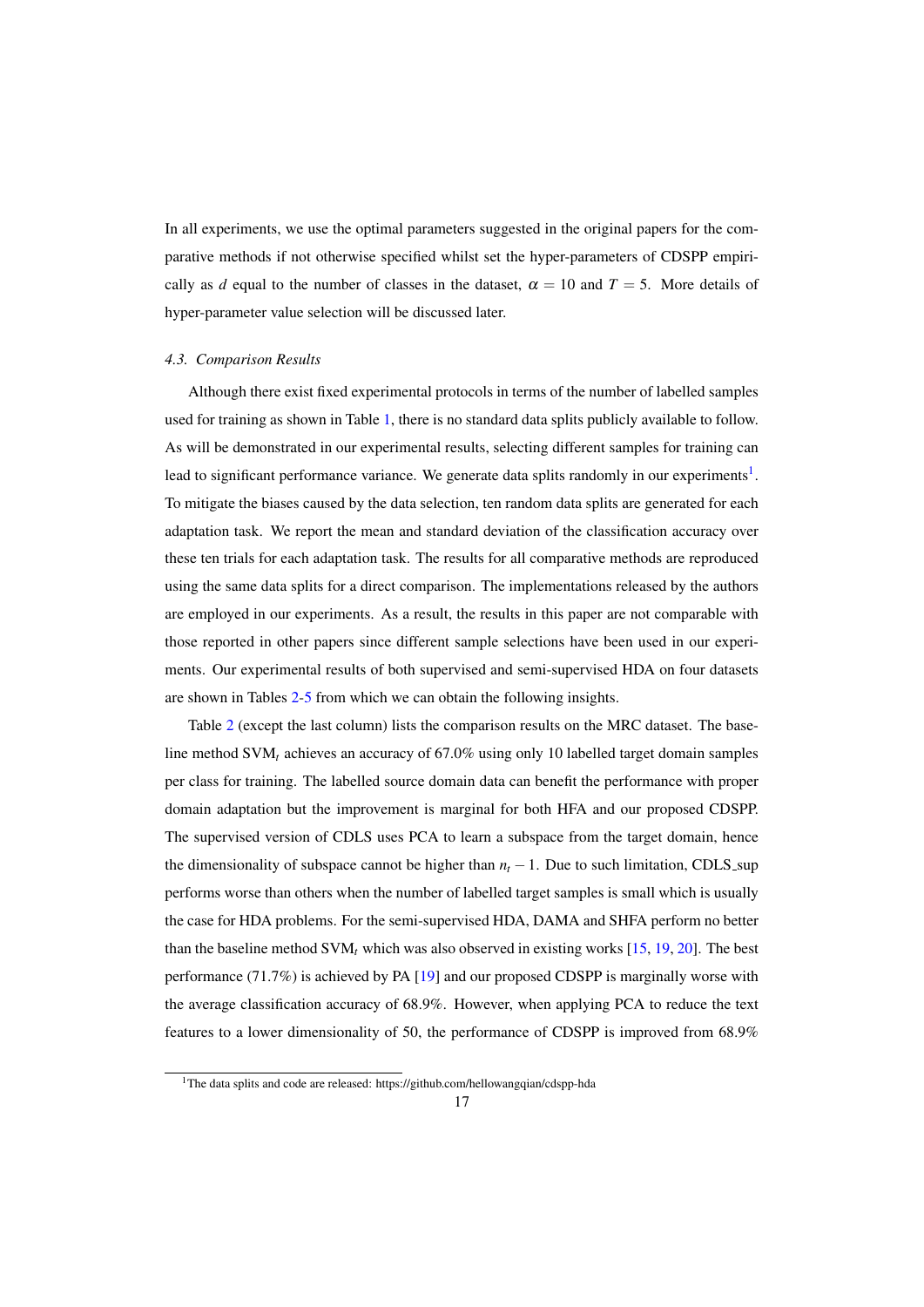<span id="page-17-0"></span>

| Method                  | $EN \rightarrow SP$ | $FR \rightarrow SP$ | $GE \rightarrow SP$ | $IT \rightarrow SP$ | Avg  | $Tag \rightarrow Image$ |
|-------------------------|---------------------|---------------------|---------------------|---------------------|------|-------------------------|
| $SVM_t$ *               | 67.0(2.4)           | 67.0(2.4)           | 67.0(2.4)           | 67.0(2.4)           | 67.0 | 60.6(6.0)               |
| HFA $[23]$ *            | 68.1(3.0)           | 68.0(3.0)           | 68.0(3.0)           | 68.0(3.0)           | 68.0 | 67.5(2.5)               |
| CDLS_sup $[15]$ *       | 63.0(3.6)           | 63.4(2.4)           | 64.0(2.2)           | 64.6(3.6)           | 63.8 | 66.3(3.9)               |
| DAMA_sup *              | 66.8(2.5)           | 66.3(3.3)           | 66.3(3.0)           | 66.7(2.7)           | 66.5 | 66.9(2.6)               |
| $CDSPP$ _sup (Ours) $*$ | 67.2(2.8)           | 67.3(2.9)           | 67.3(2.9)           | 67.3(2.8)           | 67.3 | 67.2(3.0)               |
| DAMA [30]               | 67.0(2.5)           | 66.6(3.1)           | 66.7(3.0)           | 67.4(2.8)           | 66.9 | 67.0(2.5)               |
| <b>SHFA</b> [23]        | 66.9(3.7)           | 66.1(2.7)           | 67.5(3.1)           | 67.4(2.2)           | 67.0 | 68.1(2.7)               |
| CDLS $[15]$             | 69.4(3.0)           | 69.4(3.0)           | 69.4(3.2)           | 69.3(3.1)           | 69.4 | 69.6(2.1)               |
| PA [19]                 | 71.4(2.9)           | 71.6(2.9)           | 71.7(3.0)           | 72.3(2.5)           | 71.7 | 70.5(4.0)               |
| TIT [20]                | 67.1(2.8)           | 67.6(2.6)           | 66.1(3.5)           | 67.8(2.0)           | 67.2 | 70.7(3.4)               |
| STN [38]                | 67.1(3.6)           | 67.3(2.5)           | 66.9(3.5)           | 66.7(3.8)           | 67.0 | 74.3(5.2)               |
| <b>DDACL</b> [39]       | 70.2(3.0)           | 70.4(3.1)           | 70.8(3.0)           | 70.9(3.0)           | 70.6 | 73.8(2.8)               |
| <b>SSAN</b> [22]        | 69.9(2.9)           | 69.4(2.8)           | 69.3(4.0)           | 70.2(2.5)           | 69.7 | 71.4(1.2)               |
| $DAMA +$                | 68.9(2.1)           | 68.8(4.0)           | 68.9(2.7)           | 68.2(3.5)           | 68.7 | 73.4(4.3)               |
| CDSPP (Ours)            | 69.1(3.2)           | 69.0(3.6)           | 68.8(3.2)           | 68.8(3.0)           | 68.9 | 74.7(3.4)               |
| CDSPP+PCA (Ours)        | 71.2(3.2)           | 71.7(3.1)           | 71.4(3.0)           | 72.1(3.0)           | 71.6 | 76.5(3.3)               |

Table 2: Mean(std) of classification accuracy (%) over ten trials for cross-language and tag-to-image adaptation under supervised (denoted by \*) and semi-supervised settings (each column represents one Source → Target adaptation task).

Table 3: Mean(std) of classification accuracy (%) over ten trials on the Office-Caltech dataset using SURF (source) and Decaf<sup>6</sup> (target) features under supervised (denoted by ∗) and semi-supervised settings (each column represents one Source  $\rightarrow$  Target adaptation task).

<span id="page-17-1"></span>

| Method                                     | $C\rightarrow C$ | $C \rightarrow A$ | $C \rightarrow D$ | $C \rightarrow W$ | $A \rightarrow C$ | $A \rightarrow A$ | $A \rightarrow D$ | $A \rightarrow W$ | $D\rightarrow C$ | $D\rightarrow A$ | $D \rightarrow D$ | $D \rightarrow W$ | $W \rightarrow C$ | $W \rightarrow A$ | $W \rightarrow D$ | $W \rightarrow W$ | Avg  |
|--------------------------------------------|------------------|-------------------|-------------------|-------------------|-------------------|-------------------|-------------------|-------------------|------------------|------------------|-------------------|-------------------|-------------------|-------------------|-------------------|-------------------|------|
| $SVM.$ *                                   | 73.6(4.9)        | 87.9(2.2)         | 92.3(3.6)         | 88.4(3.8)         | 73.6(4.9)         | 87.9(2.2)         | 92.3(3.6)         | 88.4(3.8)         | 73.6(4.9)        | 87.9(2.2)        | 92.3(3.6)         | 88.4(3.8)         | 73.6(4.9)         | 87.9(2.2)         | 92.3(3.6)         | 88.4(3.8)         | 85.5 |
| HFA $[23]$ *                               | 80.1(2.3)        | 88 9(1.9)         | 91.6(3.6)         | 90.7(3.5)         | 80.2(2.3)         | 88.9(1.9)         | 91.5(3.6)         | 90.5(3.6)         | 80.2(2.2)        | 88.8(1.9)        | 91.8(3.6)         | 90.7(3.5)         | 80.2(2.3)         | 88.8(1.9)         | 91.5(3.7)         | 90.6(3.7)         | 878  |
| CDLS_sup $[15]$ <sup>*</sup>               | 76.1(2.1)        | 86.6(3.2)         | 91.3(4.7)         | 87.4(3.5)         | 75.9(3.5)         | 87.0(2.8)         | 90.6(3.8)         | 86,0(3.6)         | 51.5(4.4)        | 74.2(2.4)        | 86.6(3.2)         | 77.2(5.1)         | 74.7(4.1)         | 85.4(3.0)         | 90.5(3.8)         | 86.0(3.5)         | 81.7 |
| DAMA_sup *                                 | 78.7(2.4)        | 87.3(2.2)         | 91.5(2.6)         | 88.6(4.3)         | 77.4(3.2)         | 85.9(2.4)         | 90.7(3.3)         | 88.2(4.1)         | 79.6(2.2)        | 88.8(1.6)        | 90.1(3.6)         | 89.4(4.1)         | 78.5(2.6)         | 87.4(2.0)         | 89.1(3.1)         | 88.6(4.7)         | 86.2 |
| $CDSPP$ <sub>Sup</sub> (Ours) <sup>*</sup> | 80.3(2.0)        | 89.0(1.9)         | 92.0(3.5)         | 90.7(3.8)         | 80.3(2.1)         | 89.1(1.9)         | 91.7(3.7)         | 90.7(3.7)         | 79.8(2.1)        | 88.9(1.8)        | 90.4(3.9)         | 90.1(3.9)         | 80.4(2.2)         | 89.0(1.8)         | 91.5(4.1)         | 90.6(3.8)         | 87.8 |
| DAMA [30]                                  | 76.6(2.6)        | 86.2(1.9)         | 91.0(2.5)         | 88.2(4.3)         | 73.6(4.7)         | 83.3(2.6)         | 88.8(3.7)         | 86.5(4.4)         | 77.5(2.5)        | 88.4(1.6)        | 90.7(4.2)         | 90.1(3.8)         | 76.1(2.9)         | 86.0(2.3)         | 87.7(4.7)         | 86.8(5.8)         | 84.8 |
| <b>SHFA</b> [23]                           | 77.1(2.8)        | 86.2(3.8)         | 93.0(3.6)         | 90.0(2.6)         | 80.5(3.1)         | 86.7(2.2)         | 94.3(2.5)         | 90.0(4.0)         | 81.6(2.1)        | 88.5(2.9)        | 93.5(3.9)         | 92.0(4.1)         | 80.5(1.8)         | 88.5(2.4)         | 93.5(3.5)         | 89.5(4.2)         | 87.8 |
| CDLS $[15]$                                | 80.6(1.8)        | 88.8(2.1)         | 93.0(3.2)         | 91.1(3.7)         | 80.6(1.8)         | 88.8(2.1)         | 92.0(3.0)         | 91.0(4.5)         | 78.4(2.7)        | 87.2(2.3)        | 93.0(3.7)         | 88.9(5.6)         | 81.0(2.0)         | 88.6(2.2)         | 92.1(3.3)         | 91.4(4.2)         | 87.9 |
| PA [19]                                    | 87.2(1.1)        | 90.8(1.3)         | 92.9(3.3)         | 93.9(3.9)         | 87.0(1.1)         | 90.5(1.7)         | 94.7(2.5)         | 94.0(3.9)         | 87.0(1.3)        | 90.5(2.0)        | 94.5(2.8)         | 94.3(3.7)         | 87.0(1.3)         | 90.7(1.5)         | 93.4(4.1)         | 92.8(4.6)         | 91.3 |
| <b>TIT [20]</b>                            | 84.9(1.7)        | 89.9(1.6)         | 94.6(3.1)         | 92.2(4.3)         | 84.6(1.5)         | 89.7(1.7)         | 94.6(2.2)         | 92.3(4.9)         | 82.7(1.5)        | 88.7(1.9)        | 94.3(2.7)         | 92.1(4.0)         | 84.7(1.6)         | 89.5(1.8)         | 92.5(2.8)         | 92.5(4.3)         | 90.0 |
| <b>STN</b> [38]                            | 88.2(1.7)        | 92.4(0.7)         | 94.4(2.0)         | 92.8(4.9)         | 88.4(1.6)         | 92.5(0.7)         | 95.0(2.0)         | 93.9(4.1)         | 87.9(1.7)        | 92.2(0.5)        | 94.4(2.5)         | 93.3(5.0)         | 88.2(1.8)         | 92.6(0.8)         | 93.9(3.2)         | 92.2(5.1)         | 92.0 |
| <b>DDACL [39]</b>                          | 86.5(1.6)        | 91.8(0.9)         | 94.2(2.8)         | 93.5(3.4)         | 86.2(1.9)         | 83.1(11.2)        | 89.1(5.9)         | 92.3(3.9)         | 86.2(1.7)        | 91.8(1.1)        | 93.4(3.6)         | 93.6(3.0)         | 86.8(1.7)         | 92.0(0.8)         | 94.4(3.2)         | 94.0(3.1)         | 90.6 |
| <b>SSAN</b> [22]                           | 80.9(8.7)        | 89.8(2.8)         | 95.8(2.0)         | 94,2(2,1)         | 84.9(4.7)         | 89.0(4.0)         | 93.1(3.6)         | 93.1(3.1)         | 81.0(4.7)        | 90.3(1.5)        | 93.9(3.6)         | 82.6(14.7)        | 84.3(2.2)         | 86.9(10.0)        | 93.5(5.2)         | 95,0(2,1)         | 89.3 |
| $DAMA+$                                    | 88.1(1.7)        | 92.7(0.6)         | 93.9(1.7)         | 92.2(4.1)         | 88.0(1.3)         | 92.9(0.6)         | 93.9(2.1)         | 92.8(4.2)         | 87.7(1.9)        | 93.2(0.5)        | 92.1(5.3)         | 94.0(3.3)         | 88.1(2.1)         | 92.7(0.7)         | 94.8(1.6)         | 93.5(3.9)         | 91.9 |
| CDSPP (Ours)                               | 88.300.7)        | 92.3(0.7)         | 95.6(1.5)         | 94.1(4.1)         | 88.1(1.0)         | 92.6(0.5)         | 95,7(1,0)         | 94.6(3.8)         | 88.10.6          | 92.7(0.5)        | 93.5(4.6)         | 94,7(3.5)         | 88.1(1.0)         | 92.5(0.5)         | 95,7(1,3)         | 94.3(3.8)         | 92.6 |

to 71.6%, comparable with the best performance 71.7% achieved by PA. This demonstrates the fact handcrafted text features (i.e. bag-of-features) used in the MRC dataset contain noisy vari-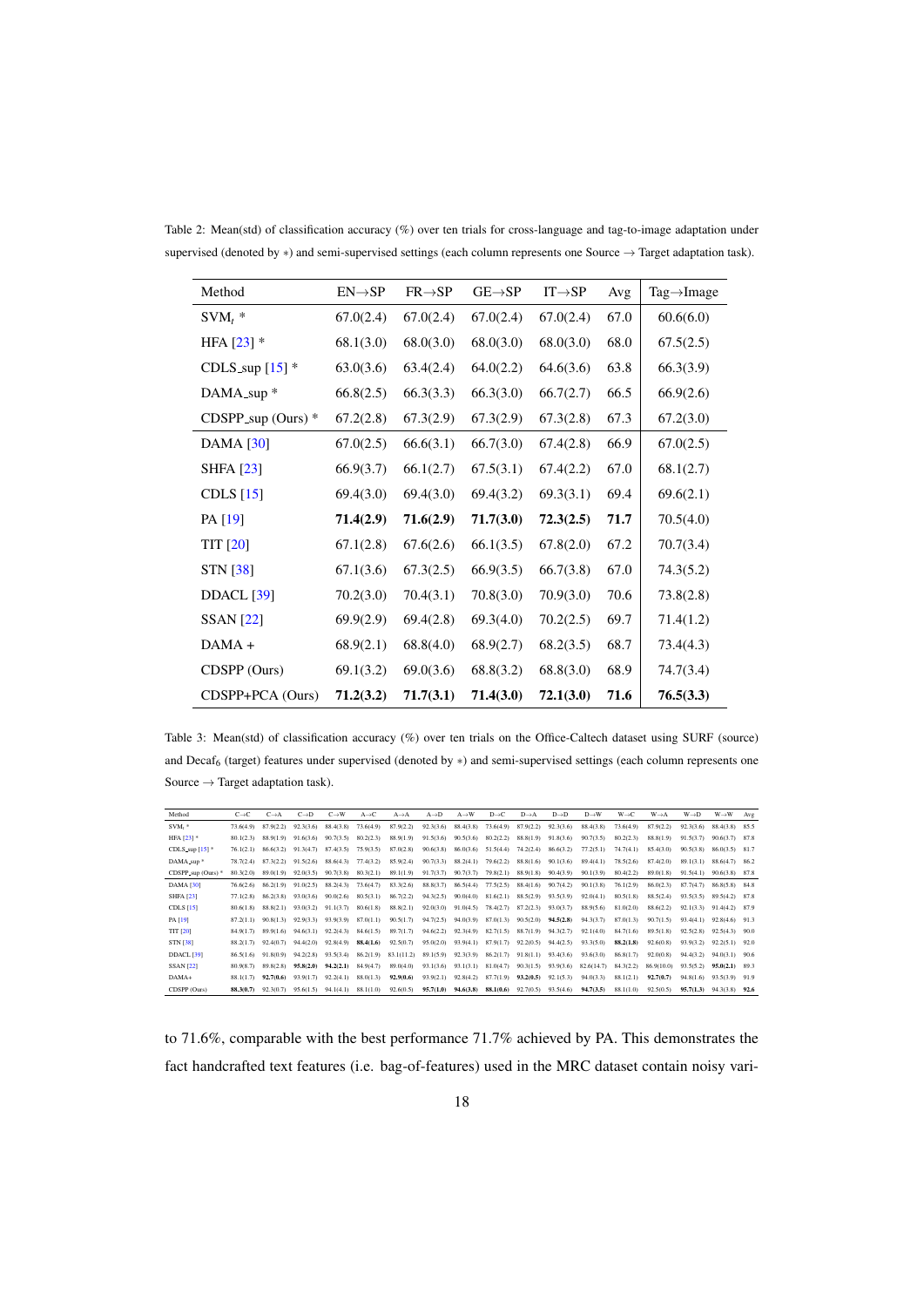Table 4: Mean(std) of classification accuracy (%) over ten trials on the Office-Home dataset using VGG16 (source) and ResNet50 (target) features under supervised (denoted by ∗) and semi-supervised settings (each column represents one Source  $\rightarrow$  Target adaptation task).

<span id="page-18-1"></span>

| Method                 | $A \rightarrow A$ | $A \rightarrow C$ | $A \rightarrow P$ | $A \rightarrow R$ | $C \rightarrow A$ | $C\rightarrow C$ | $C \rightarrow P$ | $C\rightarrow R$ | $P \rightarrow A$ | $P \rightarrow C$       | $P \rightarrow P$ | $P \rightarrow R$ | $R \rightarrow A$ | $R \rightarrow C$ | $R \rightarrow P$ | $R \rightarrow R$ | Avg  |
|------------------------|-------------------|-------------------|-------------------|-------------------|-------------------|------------------|-------------------|------------------|-------------------|-------------------------|-------------------|-------------------|-------------------|-------------------|-------------------|-------------------|------|
| $SVM.*$                | 51.8(1.2)         | 41.4(1.6)         | 71.0(1.4)         | 65.8(2.3)         | 51.8(1.2)         | 41.4(1.6)        | 71.0(1.4)         | 65.8(2.3)        | 51.8(1.2)         | 41.4(1.6)               | 71.0(1.4)         | 65.8(2.3)         | 51.8(1.2)         | 41.4(1.6)         | 71.0(1.4)         | 65.8(2.3)         | 57.5 |
| CDLS_sup $[15]$ *      | 58.7(0.9)         | 45.7(1.5)         | 75.0(0.8)         | 69.8(1.9)         | 53.4(1.0)         | 48.6(1.0)        | 73.9(0.9)         | 67.8(1.8)        | 55,000.9          | 45.9(1.4)               | 78,000.8          | 70.2(1.5)         | 56.5(1.1)         | 46.8(1.5)         | 76.2(0.5)         | 72.4(1.4)         | 62.1 |
| DAMA_sup <sup>*</sup>  | 56.6(2.8)         | 43.6(2.2)         | 72.0(1.4)         | 67.8(2.4)         | 42.7(4.8)         | 39.8(5.4)        | 64.8(5.9)         | 57.5(4.5)        | 52.4(3.9)         | 40.4(4.1)               | 70.1(5.7)         | 63.6(3.8)         | 51.8(3.6)         | 42.4(3.4)         | 68.8(5.1)         | 65.5(4.7)         | 56.2 |
| $CDSPP_sup$ (Ours) $*$ | 60.8(1.2)         | 49.5(1.1)         | 76.3(0.8)         | 71.9(1.8)         | 59.4(1.4)         | 50.4(1.0)        | 76.1(0.9)         | 71.6(1.8)        | 59.8(1.2)         | 49.6(1.1)               | 78.0(0.9)         | 72.4(1.4)         | 60.4(1.3)         | 49.8(0.9)         | 76.9(1.0)         | 73.3(1.6)         | 64.8 |
| <b>DAMA [30]</b>       | 55.6(3.3)         | 43.8(2.1)         | 71.1(2.1)         | 66,4(3,5)         | 43.1(4.7)         | 39.3(5.2)        | 62.9(5.7)         | 56,4(4.7)        | 52.1(4.1)         | 40.4(4.6)               | 69.9(4.3)         | 64.3(5.3)         | 51.9(3.6)         | 42.0(4.3)         | 68.3(5.0)         | 65.1(4.5)         | 55.8 |
| CDLS $[15]$            | 62.1(0.9)         | 46.9(1.2)         | 76.8(0.7)         | 71.5(2.3)         | 55.7(1.3)         | 47.4(1.2)        | 76.7(0.6)         | 70.8(2.0)        | 56.4(1.1)         | 47.0(1.2)               | 77.8(0.6)         | 71.5(2.0)         | 56.7(1.2)         | 47.6(1.3)         | 77.5(0.4)         | 72.2(2.0)         | 63.4 |
| PA [19]                | 59.8(1.2)         | 48.2(1.5)         | 80.0(1.2)         | 75.5(1.8)         | 59.8(1.1)         | 48.2(1.3)        | 80.0(1.3)         | 75.4(1.9)        | 59.5(1.5)         | 48.2(1.4)               | 80.0(1.6)         | 75.7(1.9)         | 59.6(1.3)         | 48.2(1.5)         | 79.9(1.4)         | 75.7(1.8)         | 65.8 |
| <b>TIT [20]</b>        | 55.6(1.0)         | 44.7(1.3)         | 74.3(1.0)         | 70.3(1.8)         | 56.1(0.9)         | 45.5(1.1)        | 74.7(0.7)         | 70.2(1.7)        | 55.9(1.1)         | 45.3(1.3)               | 74.9(0.9)         | 70.2(1.8)         | 55.5(1.5)         | 44.6(1.4)         | 74.7(0.8)         | 69.9(2.0)         | 61.4 |
| <b>STN [38]</b>        | 62.6(1.4)         | 51.2(1.5)         | 78.7(3.9)         | 74.5(4.3)         | 56.1(3.8)         | 52.2(2.2)        | 77.0(4.0)         | 71.1(6.0)        | 60.7(1.3)         | 49.3(6.0)               | 82.4(1.0)         | 75.8(2.8)         | 61.0(1.3)         | 50.6(3.2)         | 80.4(0.9)         | 75.7(4.4)         | 66.2 |
| DDACL <sup>[39]</sup>  | 50.3(2.2)         | 39.8(2.4)         | 59.4(2.8)         | 56.1(3.4)         | 45.1(2.0)         | 36.3(3.0)        | 60.9(2.9)         | 56.8(2.0)        |                   | $40.3(1.5)$ $34.2(2.3)$ | 55.7(9.1)         | 43.0(9.9)         | 41.9(2.4)         | 36.5(2.0)         | 52.4(5.1)         | 51.5(9.2)         | 47.5 |
| <b>SSAN</b> [22]       | 50.5(1.9)         | 40.1(3.0)         | 70.9(1.8)         | 63.9(3.0)         | 43.9(2.9)         | 42.5(5.0)        | 67.8(1.2)         | 61.9(2.9)        | 44.1(2.6)         | 38.1(3.5)               | 77.3(0.9)         | 66.2(1.3)         | 45.7(3.9)         | 38.6(3.8)         | 71.7(4.0)         | 68.8(2.5)         | 55.8 |
| DAMA+                  | 62.1(2.4)         | 49.0(1.4)         | 77.7(1.9)         | 75.0(2.5)         | 54.0(5.2)         | 44.7(6.1)        | 75.6(3.7)         | 69.0(3.4)        | 60.9(2.7)         | 46.9(3.1)               | 76.9(3.5)         | 72.5(1.9)         | 60.3(1.9)         | 48.6(3.7)         | 76.7(2.8)         | 73.4(3.3)         | 63.9 |
| CDSPP (Ours)           | 65,7(1.0)         | 54.8(2.0)         | 81.0(1.5)         | 78.4(1.1)         | 65,0(1.4)         | 55,1(1.6)        | 80.9(1.6)         | 78.5(1.2)        | 65.6(0.4)         | 54,7(1.9)               | 81.5(1.1)         | 78.8(1.0)         | 65.5(0.9)         | 54,6(1,6)         | 80.9(1.6)         | 79,4(0.9)         | 70.0 |

Table 5: Mean(std) of classification accuracy (%) over ten trials on the Office-Home dataset using ResNet50 (source) and VGG16 (target) features under supervised (denoted by ∗) and semi-supervised settings (each column represents one  $\text{Source} \rightarrow \text{Target adaptation task).}$ 

<span id="page-18-0"></span>

| Method                       | $A \rightarrow A$ | $A \rightarrow C$ | $A \rightarrow P$ | $A \rightarrow R$ | $C \rightarrow A$ | $C\rightarrow C$ | $C \rightarrow P$ | $C\rightarrow R$ | $P \rightarrow A$                   | $P \rightarrow C$       | $P \rightarrow P$ | $P \rightarrow R$ | $R \rightarrow A$ | $R \rightarrow C$ | $R \rightarrow P$ | $R\rightarrow R$ | Avg    |
|------------------------------|-------------------|-------------------|-------------------|-------------------|-------------------|------------------|-------------------|------------------|-------------------------------------|-------------------------|-------------------|-------------------|-------------------|-------------------|-------------------|------------------|--------|
| $SVM, *$                     | 40.3(1.4)         | 30.5(1.6)         | 63.3(1.7)         | 56.3(2.9)         | 40.3(1.4)         | 30.5(1.6)        | 63.3(1.7)         | 56.3(2.9)        | 40.3(1.4)                           | 30.5(1.6)               | 63.3(1.7)         | 56.3(2.9)         | 40.3(1.4)         | 30.5(1.6)         | 63.3(1.7)         | 56.3(2.9)        | 47.6   |
| CDLS_sup $[15]$ <sup>*</sup> | 51.4(1.1)         | 36.5(1.0)         | 69.6(1.1)         | 63.5(2.0)         | 46.4(1.2)         | 39.2(1.0)        | 68.7(1.2)         | 62.0(1.6)        | 47.2(1.2)                           | 36,4(0.8)               | 73.1(1.0)         | 64.6(1.9)         | 48.6(1.1)         | 37.1(1.1)         | 70.9(1.2)         | 66,4(2.0)        | 55.1   |
| DAMA sup <sup>*</sup>        | 46.9(1.8)         | 35.6(1.8)         | 65.9(1.4)         | 60.3(1.8)         | 43.4(2.4)         | 32.5(3.7)        | 60.3(6.0)         | 56.3(3.0)        | 44.1(4.0)                           | 31.8(3.6)               | 62.2(4.0)         | 56.4(4.0)         | 45.3(3.2)         | 34.4(1.6)         | 60.9(4.6)         | 60.3(2.1)        | 49.8   |
| $CDSPP$ (Ours)*              | 49.7(1.1)         | 39.2(1.0)         | 69.5(1.3)         | 63.7(2.0)         | 48.3(1.2)         | 40.4(1.3)        | 69.5(1.5)         | 63.4(1.8)        | 48.5(1.1)                           | 38.9(0.8)               | 71.3(1.4)         | 64.1(1.9)         | 49.0(1.2)         | 39.4(1.1)         | 70.1(1.3)         | 65.0(2.1)        | 55.6   |
| <b>DAMA</b> [30]             | 46.7(2.0)         | 33.6(2.5)         | 66.2(1.7)         | 57.8(3.4)         | 43.1(4.0)         | 32.0(4.5)        | 60.2(6.2)         | 55.7(5.0)        |                                     | $44.3(3.7)$ $32.0(4.1)$ | 65.5(5.6)         | 59.8(3.5)         | 45.3(3.4)         | 34.8(2.6)         | 65.0(4.4)         | 60.9(3.5)        | 50.2   |
| CDLS $[15]$                  | 54.9(1.1)         | 36.6(1.1)         | 71.1(0.8)         | 65.9(1.3)         | 47.8(1.4)         | 39.8(1.2)        | 69.5(1.2)         | 63.6(1.4)        | 49.7(1.2)                           | 36.8(1.2)               | 75.6(0.8)         | 67.9(1.6)         | 52.3(1.0)         | 38.5(1.3)         | 73.1(1.0)         | 69.6(1.6)        | 57.0   |
| PA [19]                      | 51.4(1.0)         | 38.3(1.3)         | 73.7(1.2)         | 67.4(1.6)         | 51.2(1.4)         | 38.2(1.2)        | 73.6(1.2)         |                  | $67.4(1.6)$ $51.2(1.1)$ $38.1(1.4)$ |                         | 73.6(1.2)         | 67.3(1.9)         | 51.2(0.9)         | 38.2(1.2)         | 73.7(1.2)         | 67.4(1.4)        | 57.6   |
| <b>TIT [20]</b>              | 46.8(1.7)         | 36,4(1,2)         | 69.4(0.9)         | 62.5(1.8)         | 47.0(1.7)         | 36.4(1.1)        | 69.3(1.1)         | 62.0(2.2)        | 46.8(1.7)                           | 36.4(1.1)               | 69.8(0.9)         | 62.4(2.1)         | 45.9(1.6)         | 36.0(1.3)         | 69,4(1.2)         | 62.5(2.1)        | 53.7   |
| <b>STN [38]</b>              | 52.6(1.5)         | 41.2(2.4)         | 74.9(1.0)         | 69.2(1.5)         | 51.2(1.1)         | 42.5(1.2)        | 75.3(1.2)         | 69.6(1.0)        | 53.0(1.2)                           | 41.7(1.4)               | 77.3(1.2)         | 70.7(1.4)         | 52.7(1.9)         | 41.7(1.4)         | 76,6(1,0)         | 71.6(1.3)        | - 60.1 |
| <b>DDACL</b> [39]            | 33.8(2.3)         | 27.5(1.6)         | 52.2(4.0)         | 46.8(1.6)         | 31.8(2.3)         | 24.3(1.6)        | 50.8(1.9)         | 44.0(3.5)        | 32.0(2.7)                           | 23.4(2.8)               | 49,0(7.9)         | 39.9(7.3)         | 32.4(2.7)         | 24.9(1.6)         | 46.5(3.7)         | 45.5(4.4)        | 37.8   |
| SSAN[22]                     | 42.2(4.1)         | 30.4(2.3)         | 61.9(3.7)         | 56.5(2.6)         | 37.9(1.6)         | 32.3(2.3)        | 62.1(1.5)         | 53.4(3.4)        | 38.1(2.0)                           | 29.9(1.7)               | 69.0(2.9)         | 58.0(1.9)         | 37.5(2.3)         | 29.6(1.7)         | 63.3(2.2)         | 57.9(3.5)        | 47.5   |
| $DAMA+$                      | 49.1(2.9)         | 37.5(1.2)         | 71.1(1.5)         | 65,4(2.5)         | 49.7(1.9)         | 32.9(4.1)        | 68.3(3.3)         | 63.2(3.7)        |                                     | $48.9(3.1)$ $33.3(3.6)$ | 68.1(2.5)         | 61.4(3.9)         | 49.9(3.1)         | 36.3(2.2)         | 67.1(2.4)         | $64.6(2.1)$ 54.2 |        |
| CDSPP (Ours)                 | 55.6(1.1)         | 44,7(1.8)         | 75.2(1.6)         | 71,7(1,4)         | 54.5(1.2)         | 46,0(1.6)        | 75,7(1.6)         | 71.4(1.9)        | 54,7(1,2)                           | 45.0(1.6)               | 76.0(1.8)         | 71.8(1.6)         | 55.0(1.3)         | 44.9(2.0)         | 75.8(1.8)         | 72.1(1.8)        | 61.9   |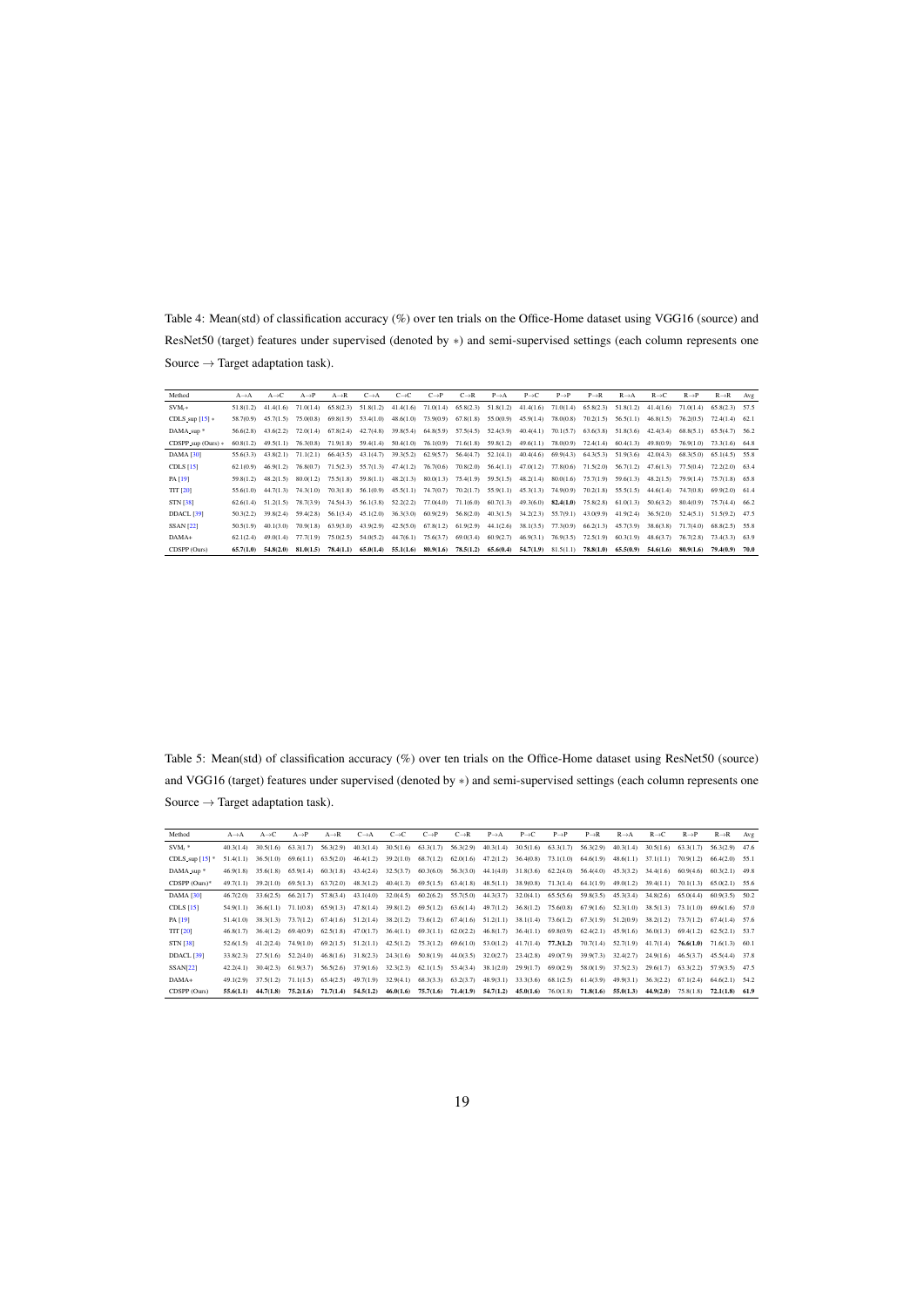ables which cannot be well handled by the CDSPP algorithm itself but a pre-processing like PCA suffices to address this issue.

Table [2](#page-17-0) (rightmost column) also presents the results of tag-to-image adaptation on the NUS-ImageNet dataset. There is only one adaptation task (i.e. Tag→Image) in this dataset. In the supervised HDA setting, the baseline method  $SVM<sub>t</sub>$  is outperformed by all three comparative methods with large margins among which HFA achieves the best performance of 67.5% as opposed to the accuracy of 67.2% by our proposed CDSPP sup. However, HFA is more computationally expensive than others as discussed in [\[23\]](#page-27-13). In the semi-supervised HDA setting, our method achieves the best performance with an accuracy of 74.7%. The performance of our CD-SPP can be further improved to 76.5% when PCA is applied to reduce the dimensionality of the text features to 50.

Similar results can also be observed in Table [3](#page-17-1) for the image classification experiments on Office-Caltech. Both HFA and our CDSPP achieve the same average accuracy of 87.8% in the supervised HDA setting. CDLS sup performs worse than the baseline method SVM t again due to the restricted PCA dimensions as discussed above. In the semi-supervised HDA, our CDSPP achieves the best results in 6 out of 16 adaptation tasks and has the highest average accuracy of 92.6%.

The experimental results for the challenging Office-Home dataset are shown in Table [4](#page-18-1) and Table [5.](#page-18-0) The difference between these two tables lies in the features used for the source/target domains are VGG16/ResNet50 and ResNet50/VGG16 respectively. In this experiment, the methods HFA and SHFA are excluded due to their extremely long computation time given the scale of this dataset. It can be seen that CDLS sup, for the first time, outperforms the baseline method SVM*<sup>t</sup>* on this dataset since the total number of labelled target samples is 195 which no longer restricts the PCA dimension in this algorithm. Two more recent approaches DDACL [\[39\]](#page-28-12) and SSAN [\[22\]](#page-27-20), however, perform poorly on this more challenging dataset although they achieve good performance on three simpler datasets. One reasonable explanation is that these two approaches along with many others benefit from the clustering characteristics of the original features and can easily recognize the target samples cluster-wisely. For the more challenging dataset, the classes are prone to overlap in a low-dimensional subspace if the projections are not properly learned. The simultaneous learning of the classifier and feature projections tends to result in an overfitted classifier to the labelled and pseudo-labelled samples and the overfitting can be an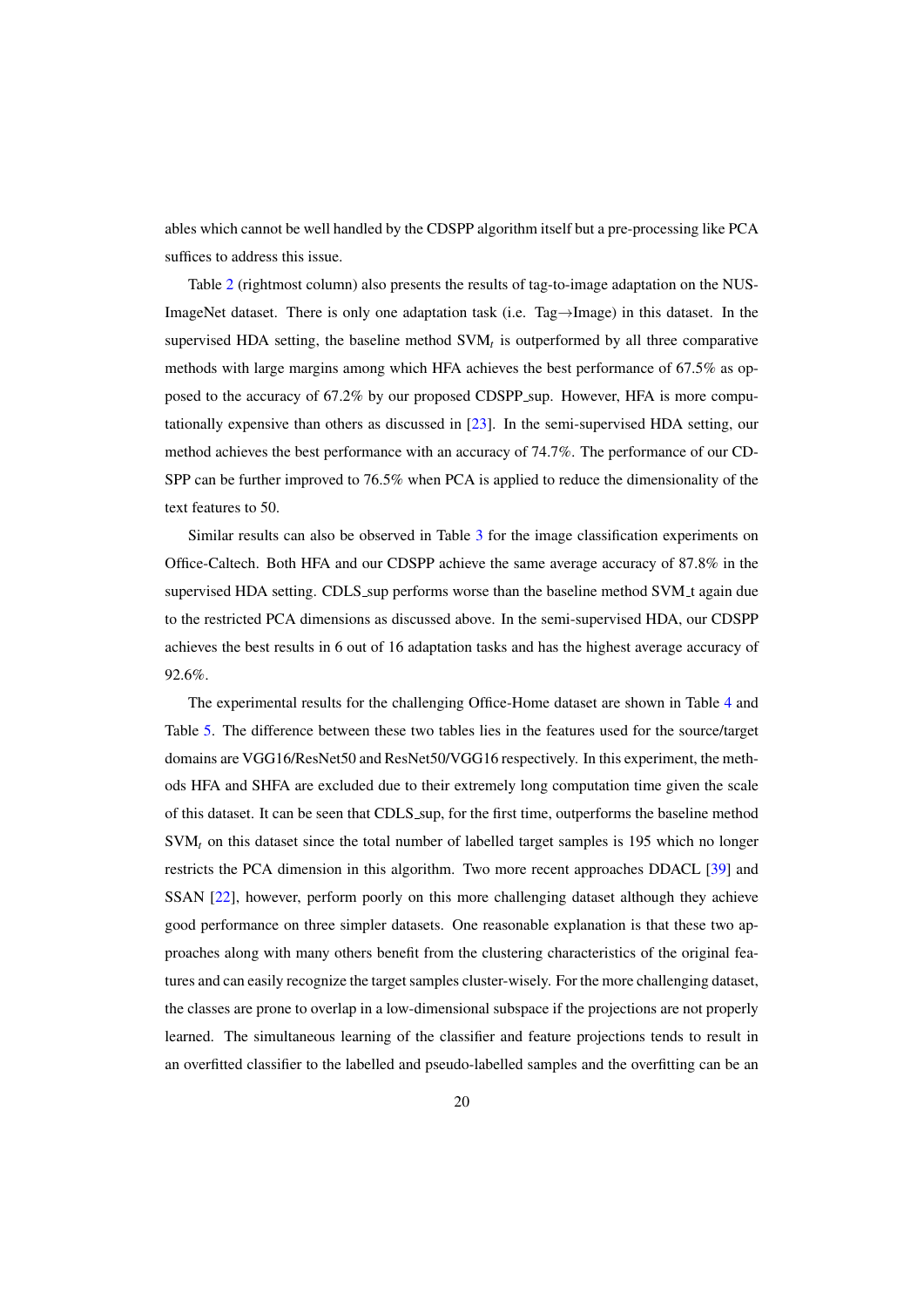issue when the labelled target samples cannot represent the distribution of their corresponding classes in the subspace. As a result, they suffer from negative adaptation when the pseudo-labels are inaccurate at the beginning and less robustness to the choice of labelled target samples. This also provides evidence for the necessity of new test beds for HDA approaches. In both tables, the best performances were achieved by our CDSPP for most adaptation tasks in both supervised and semi-supervised settings. Specifically, CDSPP achieves an average accuracy of 70.0% when VGG16 and ResNet50 features were employed for source and target domains, significantly better than the second-best performance 66.2% achieved by STN [\[38\]](#page-28-10). Similar results can be observed in Table [5,](#page-18-0) CDSPP achieves the best performance of 61.9% as opposed to the second-best 60.1% by STN [\[38\]](#page-28-10). The significant performance improvement gained by CDSPP on the Office-Home dataset is attributed to the fact this dataset is much more challenging than other datasets since it contains much more classes (65 vs 10, 8, 6). We believe Office-Home is a more appropriate testbed for discriminating different HDA methods.

In addition, the performance comparison between DAMA and DAMA+ provide further evidence that the use of the iterative learning framework described in Section [3.4](#page-10-2) is beneficial to semi-supervised HDA. On the other hand, the superior performance of CDSPP to DAMA+ across all datasets validates the fact that our CDSPP is essentially different from DAMA as discussed in Section [3.3.](#page-9-3) In the supervised HDA experiments, CDSPP also outperforms our adaptation of DAMA consistently on four datasets and the performance gap on the challenging Office-Home dataset is particularly significant. The other interesting phenomenon that can be observed from Tables [3-](#page-17-1)[4](#page-18-1) is the semi-supervised DAMA (i.e. the original version in [\[30\]](#page-27-2)) performs no better than its supervised version (i.e. DAMA sup adapted by ourselves). This demonstrates that the way how DAMA [\[30\]](#page-27-2) exploits the unlabelled target-domain data is ineffective. By contrast, the selective pseudo-labelling strategy employed in our proposed CDSPP is more effective and can be readily used by other HDA algorithms.

# *4.4. On the Number of labelled Target Samples*

We conducted additional experiments of semi-supervised HDA to compare our proposed CDSLPP with other methods when different numbers of labelled target samples were used for training. Specifically, we set the number of labelled target samples as 5, 10, 15 or 20 for the MRC dataset whilst for the other three datasets the investigated numbers of labelled target samples were within the collection of  $\{1,3,5,7,9\}$ . For the MRC and NUS-ImageNet datasets, all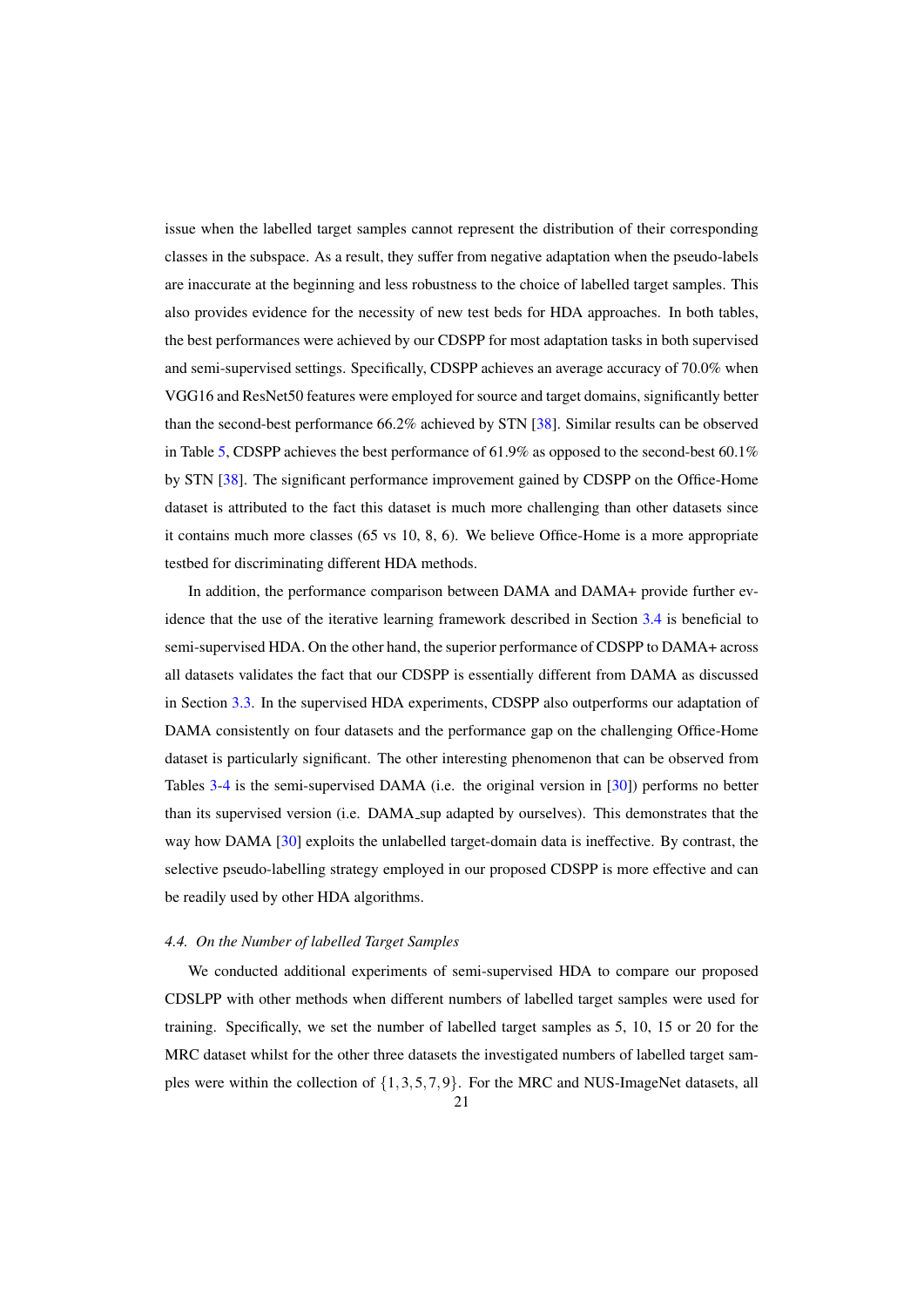<span id="page-21-0"></span>

Figure 2: Comparison results when different numbers of labelled target samples are used.

adaptation tasks (i.e.  $EN/FR/GE/IT \rightarrow SP$  and  $Tag \rightarrow Image$ , respectively) were repeated for ten trials with randomly selected data (the same as those used in the previous experiment). To save computational time without loss of generality, we only conducted the first four adaptation tasks for the first three trials for the Office-Caltech ( $C \rightarrow C, C \rightarrow A, C \rightarrow D, C \rightarrow W$ ) and Office-Home  $(A \rightarrow A, A \rightarrow C, A \rightarrow P, A \rightarrow R$  with VGG16 and ResNet50 as the source and target features, respectively) datasets in this experiment. For each dataset, the average classification accuracy over all the conducted adaptation tasks in this dataset is reported for comparison.

The experimental results are shown in Figure [2](#page-21-0) from which we can draw some conclusions. (1) The performance of all methods is improved with the increase of labelled target samples since more labelled target samples provide additional information for the training. (2) The performance margins between different methods decrease when more labelled target samples are used for training. This phenomenon demonstrates these methods have different capabilities of crossdomain knowledge transfer which is of vital importance when there are limited labelled data in the target domain. (3) Our proposed CDSPP algorithm outperforms the others in three out of four datasets regardless of the number of labelled target samples. The superiority of CDSPP to other methods is more significant when less labelled target samples are available. (4) On the MRC dataset, our method performs the best when 5 labelled target samples are used but outperformed by CDLS [\[15\]](#page-27-7) and [\[19\]](#page-27-3) when more labelled target samples are available.

# *4.5. On the Effect of Hyper-parameters*

In all our experiments described above, we empirically set the dimensionality of the common subspace *d* equal to the number of classes in the dataset and set the hyper-parameters  $\alpha = 10$  (c.f. Eq.[\(8\)](#page-8-2)) and the number of iterations  $T = 5$  (c.f. Algorithm [2\)](#page-11-0). In this experiment, we will show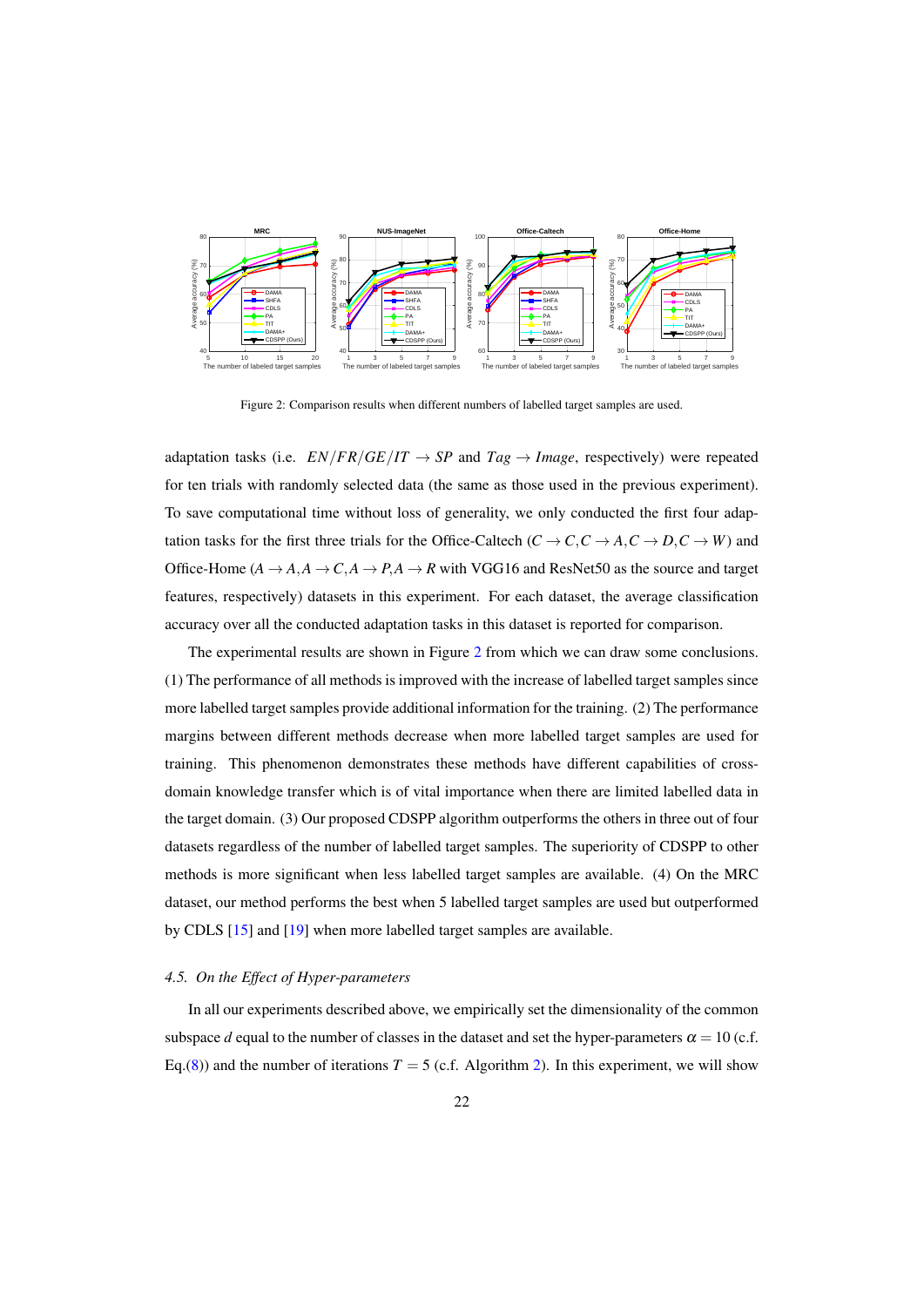how these values were selected and the fact that our algorithm is not sensitive to these hyperparameters across all the datasets. Similar to the experimental settings in the previous section, we repeated all the adaptation tasks for ten trials for the MRC and NUS-ImageNet datasets and repeated the first four adaptation tasks for the first three trials for the Office-Caltech and Office-Home datasets to save time without loss of generality. The average accuracy over all the investigated adaptation tasks is reported for each dataset when a specific hyper-parameter value is used.

Firstly, we investigate the effect of the subspace dimension *d*. The values of *d* were from the set  $\{2, 4, 6, 8, 10, 16, 32, 64/65, 128, 256, 512\}$  which contains the class numbers of four datasets (i.e. 6, 8, 10 and 65) as well as other candidate values less or greater than the class numbers. The experimental results are shown in the left graph of Figure [3.](#page-23-0) It is not hard to see that the best performance can be achieved when the value of *d* is no less than the number of classes in each dataset. A greater value of *d* does not further improve the performance but a smaller value of *d* leads to a significant performance drop. As a result, it is easy to select an optimal value of the subspace dimension for our proposed CDSPP.

Subsequently, We investigate the effect of the regularization parameter  $\alpha$  in Eq.[\(8\)](#page-8-2) by conducting experiments with the values of  $\alpha$  selected from {0.01,0.1,1,10,100,1000}. The experimental results are shown in the middle graph of Figure [3](#page-23-0) from which we can see that the optimal values of  $\alpha$  should be between 10 and 100 across all datasets. A smaller value of  $\alpha$  leads to performance drops for all datasets except Office-Caltech. This validates the necessity of the regularization term in Eq.[\(8\)](#page-8-2) in our method and it is not very sensitive to the value of  $\alpha$ . Similar findings have been validated in the traditional LPP algorithm by Wang and Chen [\[34\]](#page-28-11).

Finally, we are concerned about the number of iterations  $T$  by setting  $T =$  $\{1,3,5,7,9,11,15,21\}$  $\{1,3,5,7,9,11,15,21\}$  $\{1,3,5,7,9,11,15,21\}$ . The right-side graph in Figure 3 shows that the CDSPP algorithm performs generally well when  $T > 5$ . Increasing the number of iterations further can only improve the performance on the NUS-ImageNet dataset very marginally but will increase the computational cost significantly. As a result, we selected  $T = 5$  as the optimal value in all our experiments.

### *4.6. Qualitative Evaluation*

To give an intuitive explanation of how our algorithm can align two heterogeneous domains progressively, we take the tag-to-image adaptation task in the NUS-ImageNet dataset as an example and visualise the distribution of samples in the learned subspace. As shown in Figure  $4(a)$  $4(a)$ ,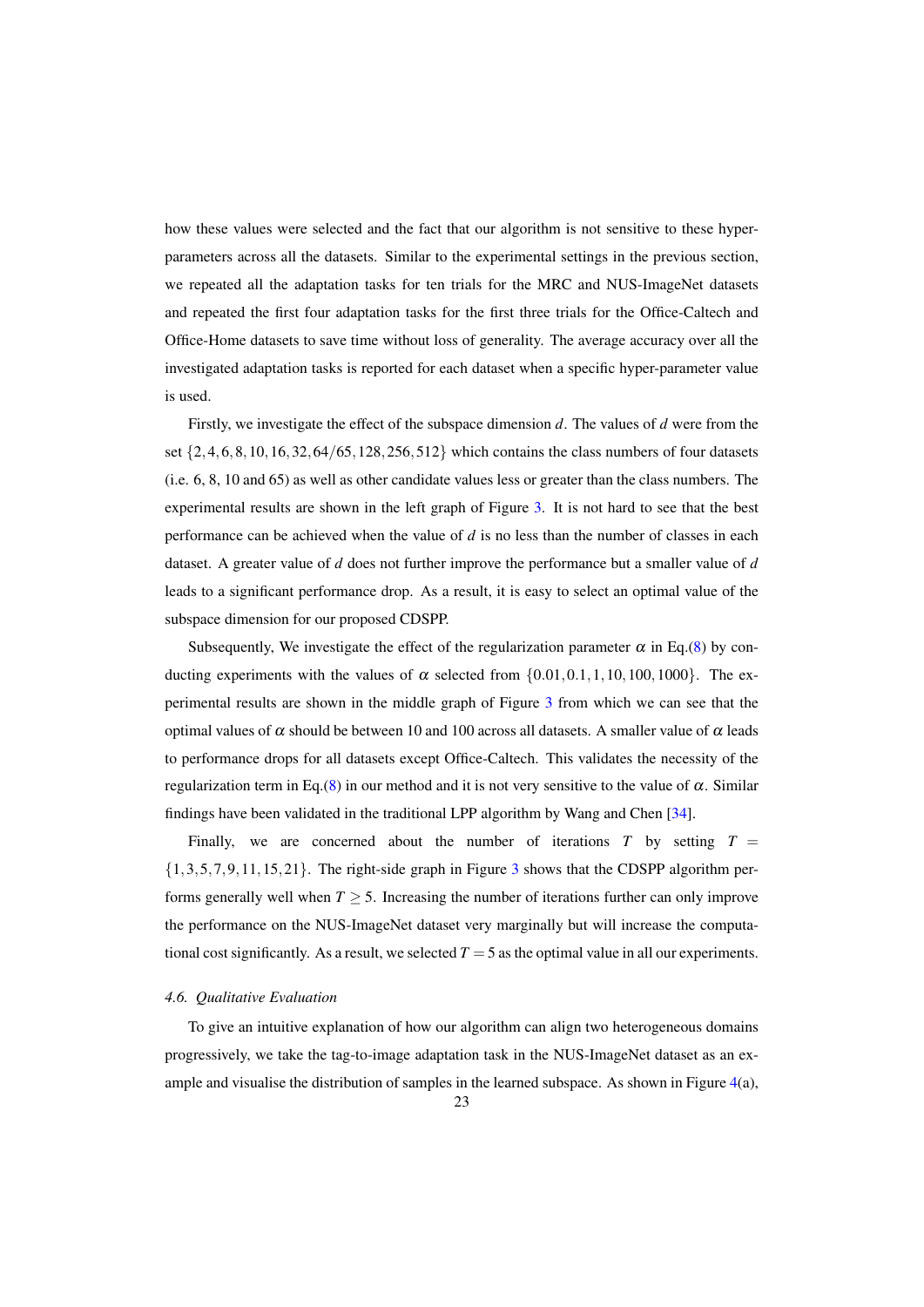<span id="page-23-0"></span>

Figure 3: Performance sensitivity to hyper-parameters.

the original features from the two domains are independent of each other although the clustering characteristics are evident. Figure [4\(](#page-24-0)b) illustrates how the three labelled target samples ("circles") are pulled closer to the corresponding source classes ("squares") after the first iteration of CDSPP. More importantly, due to the property of structure preservation of CDSPP, the unlabelled target samples ("crosses") are also moving towards their corresponding source clusters. In Figure [4\(](#page-24-0)c), we can see more target samples are pseudo-labelled ("crosses" within "circles") and the source and target domains are further aligned. Such progressive pseudo-labelling and domain alignment are enhanced in Figure [4\(](#page-24-0)d) and no significant improvement can be observed in the following iterations (e) and (f). This is consistent with the recognition results achieved by our CDSPP in this particular experiment (i.e. from the first to the fifth iteration, recognition accuracy is 70.1%, 76.7%, 79.1%, 78.9% and 79.0%, respectively).

It is obvious that the clustering of eight classes has converged after the third iteration and the two domains are relatively well aligned. The samples which are misclassified in the final iteration are those located in the overlapping regions of two classes. The overlap comes from the original features as shown in Figure  $4(a)$  $4(a)$  and can be mitigated in different ways. The best way is to extract more discriminative features to avoid such distribution overlap from the beginning which, however, is beyond our focus of this paper. Alternatively, one can use a more capable domain adaptation algorithm such as our proposed CDSPP to mitigate the class overlap by learning the most discriminative features from the original ones. In addition, the choice of labelled target samples also makes a difference. Taking a closer look at Figure [4\(](#page-24-0)a), we can see one of the three randomly selected labelled target samples for class 5 is far away from the target cluster of class 5. When this outlier is pulled closer to the source cluster of class 5, some samples from class 2 and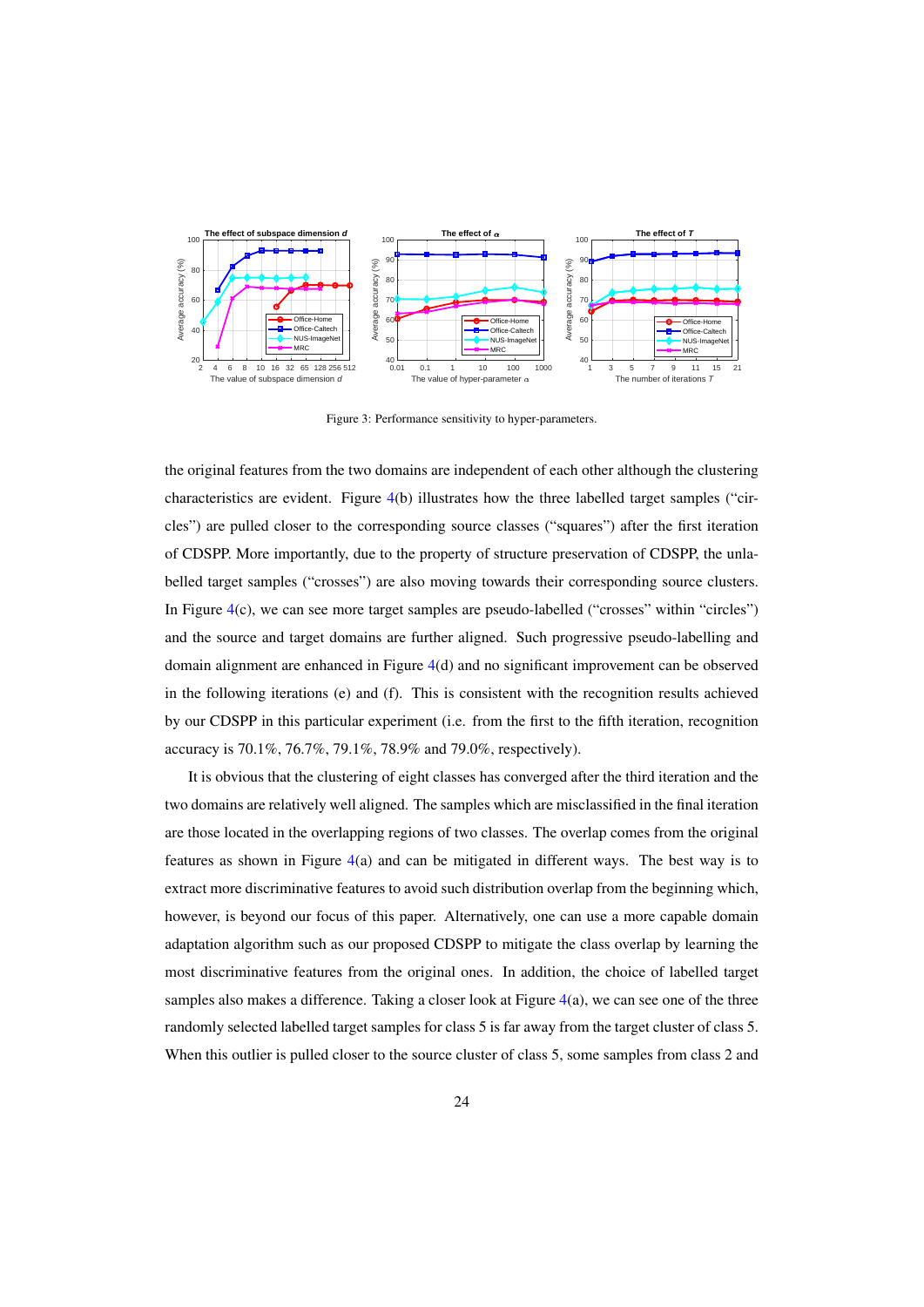class 6 are also mistakenly pulled close to the source cluster of class 5 as shown in Figure [4\(](#page-24-0)b). These observations also imply it is important to choose the most representative target samples to label for improved performance in practice.

<span id="page-24-0"></span>

Figure 4: Visualisation of the learned subspace for the NUS-ImageNet dataset (i.e. the tag to image adaptation task) using the proposed CDSPP, best view in colour. (Results are from one of the ten trials with a specific random seed; eight classes 1-8 are represented by different colours; "squares": labelled source samples; "crosses": unlabelled target samples; "circles": labelled or pseudo-labelled target samples; (a) the original features learned by two separate PCA projections independently; (b)-(f) projections in the subspace learned by CDSPP after 1st-5th iteration.)

### *4.7. On the Computational Efficiency*

We compare the computational efficiency of different methods by calculating the time cost of each method in the experiments. The experiments are conducted on a laptop with an Intel Core i5-7300HQ CPU @ 2.5 GHz and 32 GB memory. For neural network based methods STN and SSAN, the Nvidia Titan Xp GPUs are used. The results are shown in Table [6.](#page-25-0) The computational time is calculated by averaging the time for all adaptation tasks (i.e. 4, 1, 16 and 16 tasks for MRC, NUS-ImageNet, Office-Caltech and Office-Home respectively) over three trials. By comparison, our proposed CDSPP is generally the most efficient method on three out of four datasets. The exception on Office-Caltech is because CDLS and TIT use dimensionality reduction such as PCA to reduce the dimensionality of Decaf features from 4096 to a much lower value whilst our CDSPP uses the original 4096-dimensional features. From Table [6](#page-25-0) we can also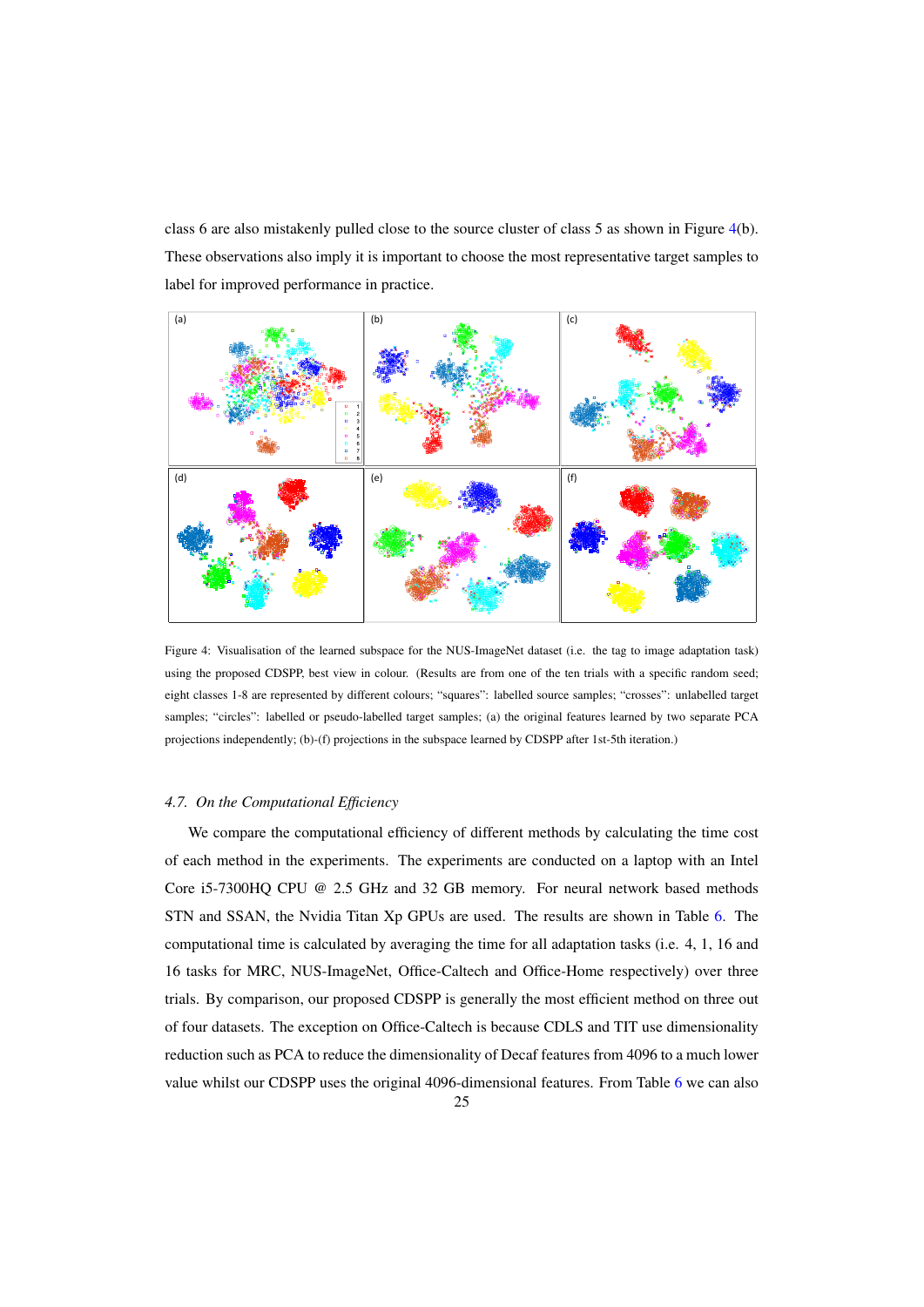| Table 6: Computation time (s) of different methods on four datasets (the total time of all adaptation tasks in each dataset |  |  |  |  |
|-----------------------------------------------------------------------------------------------------------------------------|--|--|--|--|
| is calculated).                                                                                                             |  |  |  |  |

<span id="page-25-0"></span>

| Method            | MRC  | NUS-ImageNet | Office-Caltech | Office-Home |
|-------------------|------|--------------|----------------|-------------|
| <b>DAMA</b> [30]  | 46   | 7            | 58             | 477         |
| <b>SHFA</b> [23]  | 917  | 25           | 255            | Inf         |
| CDLS $[15]$       | 168  | 6            | 47             | 272         |
| PA [19]           | 617  | 30           | 121            | 3991        |
| <b>TIT [20]</b>   | 175  | 11           | 52             | 1740        |
| <b>STN [38]</b>   | 2734 | 343          | 7134           | 40857       |
| <b>DDACL</b> [39] | 622  | 169          | 2940           | 3421        |
| <b>SSAN</b> [22]  | 9520 | 1229         | 13245          | 47145       |
| $DAMA +$          | 49   | 21           | 288            | 1390        |
| CDSPP (Ours)      | 16   | 7            | 161            | 256         |

see different methods have the varying capability of scaling to larger datasets (e.g., from NUS-ImageNet to Office-Home) in terms of both feature dimensionality and the number of samples. In particular, SHFA takes an excessively long time before completing one single adaptation task of Office-Home in our experiment hence is marked as *In f* in the table. STN and SSAN take the most time across all datasets since neural networks are trained for a large number of iterations which is generally much less efficient compared with our CDSPP which can be solved by eigendecomposition.

# 5. Conclusion and Future Work

We propose a novel algorithm CDSPP for HDA and extend it to the semi-supervised setting by incorporating it into an iterative learning framework. Experimental results on several benchmark datasets demonstrate the proposed CDSPP is not only computationally efficient but also can achieve state-of-the-art performance on four datasets. We also investigate the effect of the number of labelled target samples in the performance of different methods and found that the use of too many labelled target samples will suppress the performance distinction among different methods. The newly introduced benchmark dataset Office-Home for HDA is proved a proper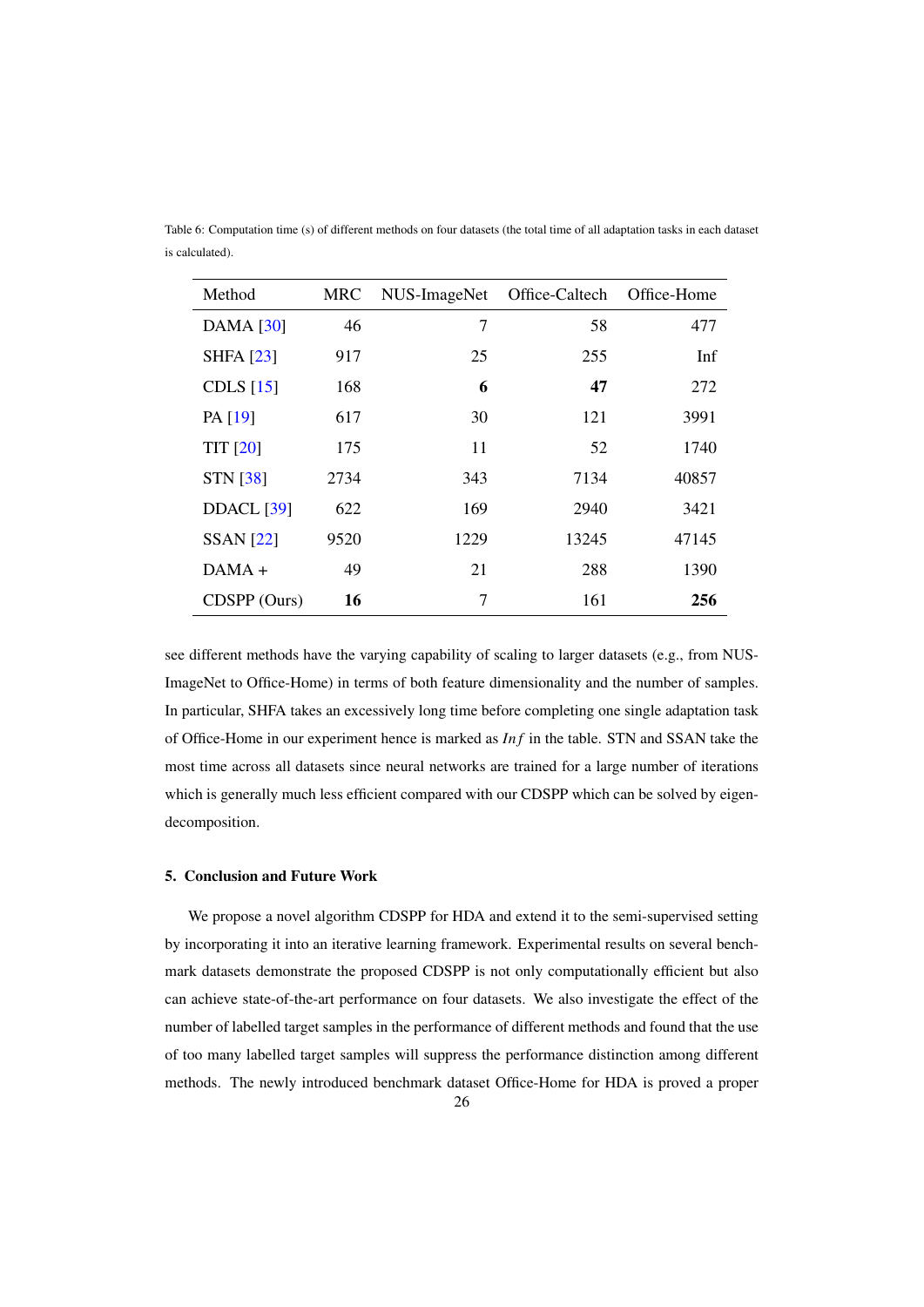testbed for HDA since it is more challenging with much more classes than others and the performances of investigated methods on this dataset are more significantly varied. In addition, the proposed method for HDA is not sensitive to hyper-parameters and it is easy to select optimal hyper-parameter values across varying datasets.

One limitation of the proposed method is that its performance relies on the quality of preextracted features. As we have observed in our experiments on the MRC dataset, proper preprocessing of features can affect the domain adaptation performance significantly. One direction of future work to address this issue is to unify the feature extraction neural networks and domain adaptation. For HDA, the source and target domains are different either in the data modality (e.g., text and image) or in the feature space. As a result, two individual neural networks are needed for feature extraction before feeding the features into the domain adaptation module. Our selective pseudo-labelling strategy described in this paper can also be easily applied to exploit the unlabelled target-domain data when training the unified neural networks for HDA.

# References

- <span id="page-26-6"></span>[1] Amini, M., Usunier, N., and Goutte, C. (2009). Learning from multiple partially observed views-an application to multilingual text categorization. In *NeurIPS*, pages 28–36.
- <span id="page-26-1"></span>[2] Atapour-Abarghouei, A. and Breckon, T. P. (2018). Real-time monocular depth estimation using synthetic data with domain adaptation via image style transfer. In *CVPR*, pages 2800–2810.
- <span id="page-26-2"></span>[3] Chen, C., Chen, Z., Jiang, B., and Jin, X. (2019a). Joint domain alignment and discriminative feature learning for unsupervised deep domain adaptation. In *AAAI*.
- <span id="page-26-3"></span>[4] Chen, C., Xie, W., Huang, W., Rong, Y., Ding, X., Huang, Y., Xu, T., and Huang, J. (2019b). Progressive feature alignment for unsupervised domain adaptation. In *CVPR*, pages 627–636.
- <span id="page-26-8"></span>[5] Chen, W.-Y., Hsu, T.-M. H., Tsai, Y.-H. H., Wang, Y.-C. F., and Chen, M.-S. (2016). Transfer neural trees for heterogeneous domain adaptation. In *ECCV*, pages 399–414. Springer.
- <span id="page-26-7"></span>[6] Chua, T.-S., Tang, J., Hong, R., Li, H., Luo, Z., and Zheng, Y. (2009). Nus-wide: a real-world web image database from national university of singapore. In *ACM international conference on image and video retrieval*, page 48.
- <span id="page-26-9"></span>[7] Collobert, R., Sinz, F., Weston, J., and Bottou, L. (2006). Large scale transductive svms. *Journal of Machine Learning Research*, 7(Aug):1687–1712.
- <span id="page-26-0"></span>[8] Deng, J., Dong, W., Socher, R., Li, L.-J., Li, K., and Fei-Fei, L. (2009). Imagenet: A large-scale hierarchical image database. In *CVPR*, pages 248–255.
- <span id="page-26-5"></span>[9] Deng, W.-Y., Dong, Y.-Y., Liu, G.-D., Wang, Y., and Men, J. (2019). Multiclass heterogeneous domain adaptation via bidirectional ecoc projection. *Neural Networks*, 119:313–322.
- <span id="page-26-4"></span>[10] Fang, W.-C. and Chiang, Y.-T. (2018). A discriminative feature mapping approach to heterogeneous domain adaptation. *Pattern Recognition Letters*, 106:13–19.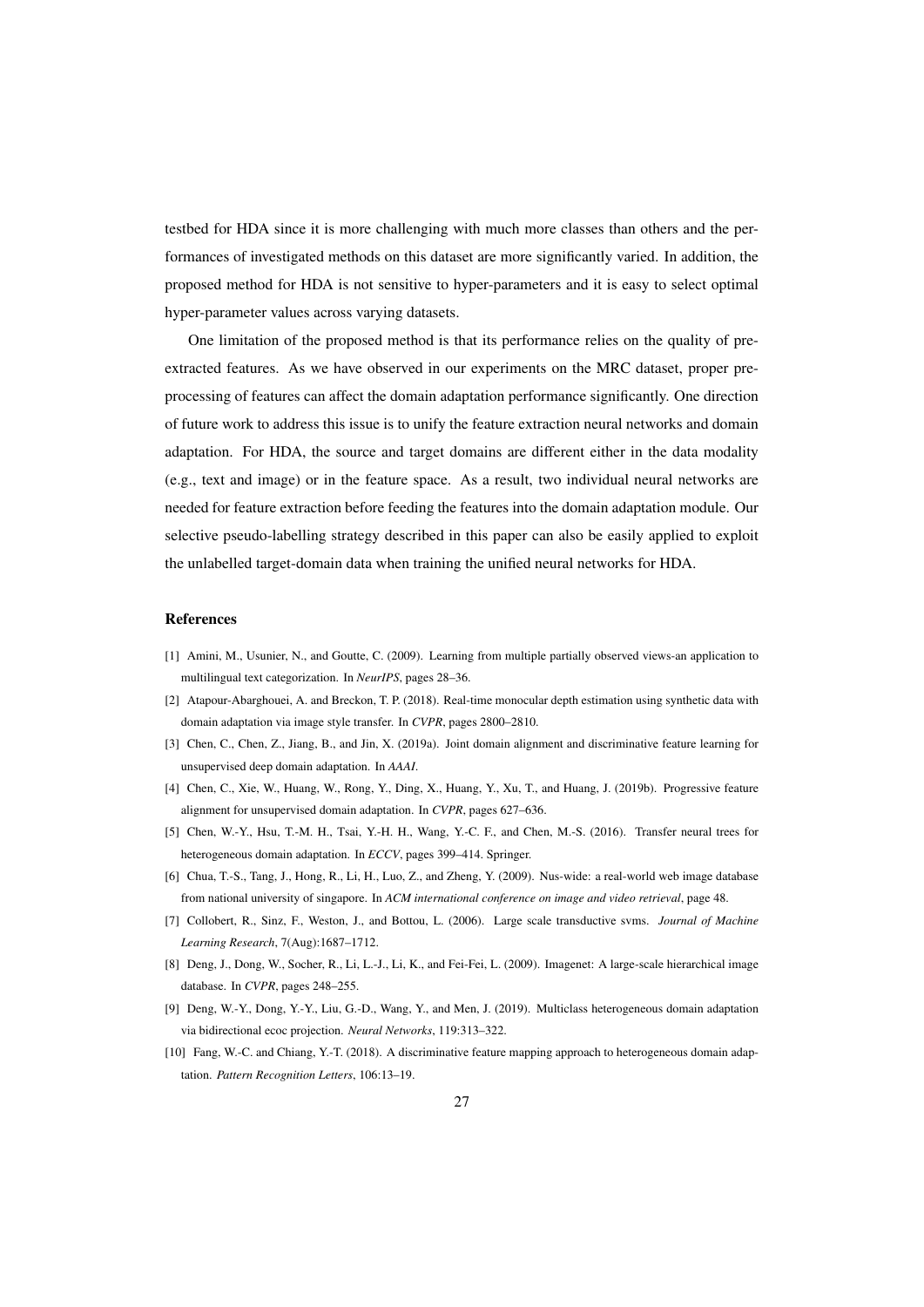- <span id="page-27-16"></span>[11] Gong, B., Shi, Y., Sha, F., and Grauman, K. (2012). Geodesic flow kernel for unsupervised domain adaptation. In *CVPR*, pages 2066–2073. IEEE.
- <span id="page-27-19"></span>[12] He, K., Zhang, X., Ren, S., and Sun, J. (2016). Deep residual learning for image recognition. In *CVPR*, pages 770–778.
- <span id="page-27-14"></span><span id="page-27-5"></span>[13] He, X. and Niyogi, P. (2004). Locality preserving projections. In *NeurIPS*, pages 153–160.
- [14] Huang, J., Zhou, Z., Shang, J., and Niu, C. (2020). Heterogeneous domain adaptation with label and structural consistency. *Multimedia Tools and Applications*, pages 1–21.
- <span id="page-27-7"></span>[15] Hubert Tsai, Y.-H., Yeh, Y.-R., and Frank Wang, Y.-C. (2016). Learning cross-domain landmarks for heterogeneous domain adaptation. In *CVPR*, pages 5081–5090.
- <span id="page-27-12"></span>[16] Li, H., Pan, S. J., Wan, R., and Kot, A. C. (2019a). Heterogeneous transfer learning via deep matrix completion with adversarial kernel embedding. In *AAAI*.
- <span id="page-27-6"></span>[17] Li, J., Chen, E., Ding, Z., Zhu, L., Lu, K., and Shen, H. T. (2020a). Maximum density divergence for domain adaptation. *IEEE Transactions on Pattern Analysis and Machine Intelligence*.
- <span id="page-27-4"></span>[18] Li, J., Jing, M., Lu, K., Zhu, L., and Shen, H. T. (2019b). Locality preserving joint transfer for domain adaptation. *IEEE Transactions on Image Processing*, 28(12):6103–6115.
- <span id="page-27-3"></span>[19] Li, J., Lu, K., Huang, Z., Zhu, L., and Shen, H. T. (2018a). Heterogeneous domain adaptation through progressive alignment. *IEEE transactions on neural networks and learning systems*, 30(5):1381–1391.
- <span id="page-27-10"></span>[20] Li, J., Lu, K., Huang, Z., Zhu, L., and Shen, H. T. (2018b). Transfer independently together: a generalized framework for domain adaptation. *IEEE transactions on Cybernetics*, 49(6):2144–2155.
- <span id="page-27-11"></span>[21] Li, J., Lu, K., Zhu, L., and Li, Z. (2017). Locality-constrained transfer coding for heterogeneous domain adaptation. In *Australasian database conference*, pages 193–204. Springer.
- <span id="page-27-20"></span>[22] Li, S., Xie, B., Wu, J., Zhao, Y., Liu, C. H., and Ding, Z. (2020b). Simultaneous semantic alignment network for heterogeneous domain adaptation. In *Proceedings of the 28th ACM International Conference on Multimedia*, pages 3866–3874.
- <span id="page-27-13"></span>[23] Li, W., Duan, L., Xu, D., and Tsang, I. W. (2013). Learning with augmented features for supervised and semisupervised heterogeneous domain adaptation. *IEEE transactions on PAMI*, 36(6):1134–1148.
- <span id="page-27-9"></span>[24] Mozafari, A. S. and Jamzad, M. (2016). A svm-based model-transferring method for heterogeneous domain adaptation. *Pattern Recognition*, 56:142–158.
- <span id="page-27-0"></span>[25] Patel, V. M., Gopalan, R., Li, R., and Chellappa, R. (2015). Visual domain adaptation: A survey of recent advances. *IEEE signal processing magazine*, 32(3):53–69.
- <span id="page-27-15"></span><span id="page-27-8"></span>[26] Petersen, K. B., Pedersen, M. S., et al. (2008). The matrix cookbook. *Technical University of Denmark*, 7(15):510.
- [27] Shen, C. and Guo, Y. (2018). Unsupervised heterogeneous domain adaptation with sparse feature transformation. In *ACML*, pages 375–390.
- <span id="page-27-18"></span>[28] Simonyan, K. and Zisserman, A. (2015). Very deep convolutional networks for large-scale image recognition. In *ICLR*.
- <span id="page-27-17"></span>[29] Venkateswara, H., Eusebio, J., Chakraborty, S., and Panchanathan, S. (2017). Deep hashing network for unsupervised domain adaptation. In *CVPR*, pages 5018–5027.
- <span id="page-27-2"></span><span id="page-27-1"></span>[30] Wang, C. and Mahadevan, S. (2011). Heterogeneous domain adaptation using manifold alignment. In *IJCAI*.
- [31] Wang, J., Feng, W., Chen, Y., Yu, H., Huang, M., and Yu, P. S. (2018). Visual domain adaptation with manifold